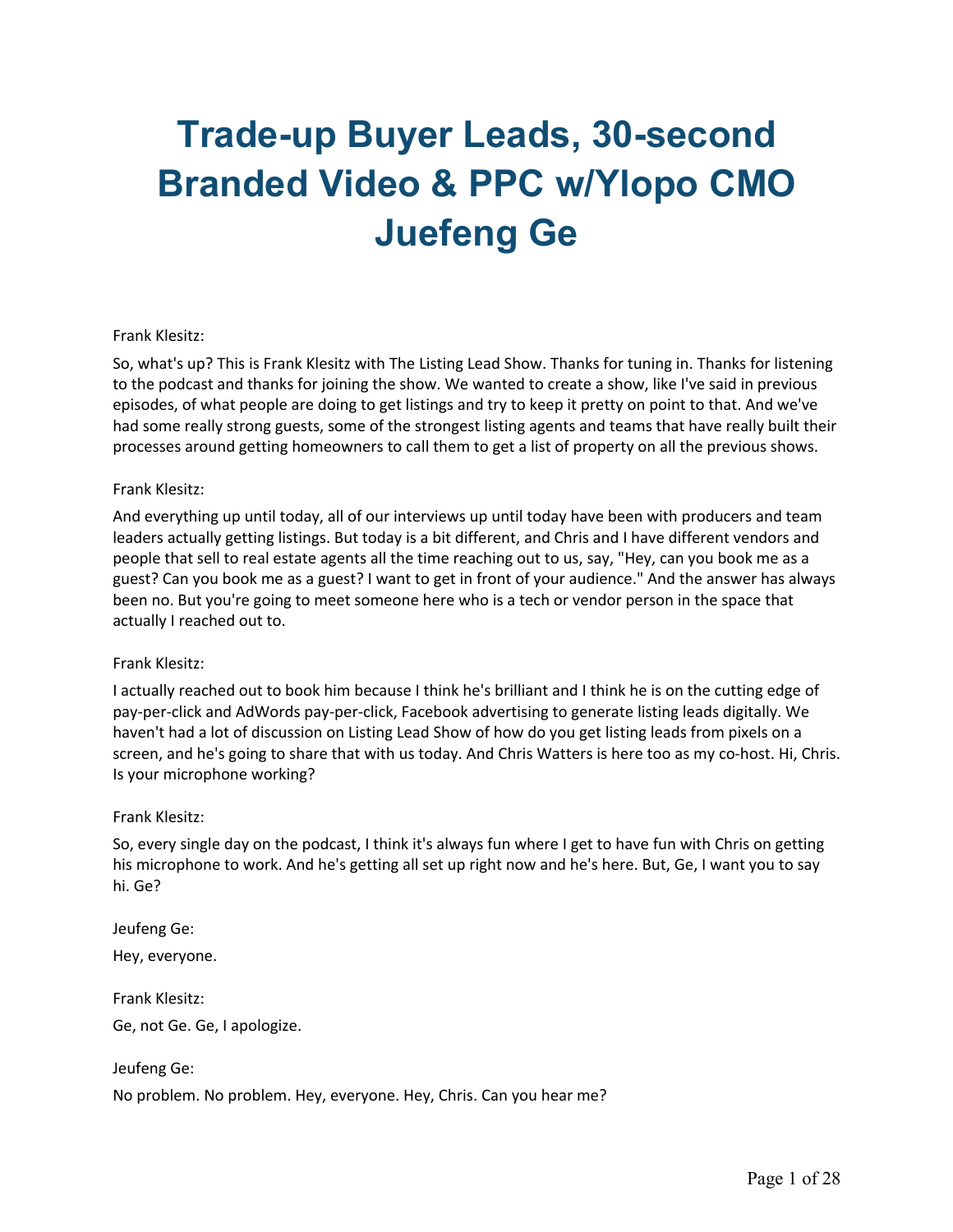Frank Klesitz: He'll get there.

Jeufeng Ge: What's up?

Frank Klesitz:

Ge, how long have you been working with agents to generate listing leads?

Jeufeng Ge:

Yes. It has been a 12-year journey now and across two different companies. But I started in 2009 with a company called TigerLead Solutions for you OGs out there that remember. We were one of the first innovators in digital marketing and CRM technology and home search technology. We call it an all-inone platform and it's fun. A lot of competitors.

Frank Klesitz:

That was the bee's knees, man. I mean-

Jeufeng Ge:

It was awesome.

Frank Klesitz:

... TigerLeads was the bee's knees when that came out.

Jeufeng Ge:

Yeah, yeah, it was really the first platform that focused on lead generation, lead conversion and accountable marketing. And we worked with some of the largest teams in the country and built that business up to about, I think, 12,000 agents or so at our peak. We spent maybe \$5 to \$700,000 a month, so maybe \$8 to \$9 million a year primarily on Google. So, generating a ton of leads for our clients. And I was the head of marketing and product there.

Jeufeng Ge:

And that company was later acquired by Realtor.com. So, for the last seven years or so, I have been with... I'm the co-founder of a company called Ylopo. It is the last five letters of the word monopoly backwards because we're turning real estate on its head.

Frank Klesitz:

I love that, by the way. That's good.

Jeufeng Ge: Yeah, it's an interesting five-letter domain that we could afford at the time.

Frank Klesitz: That's good. I love it.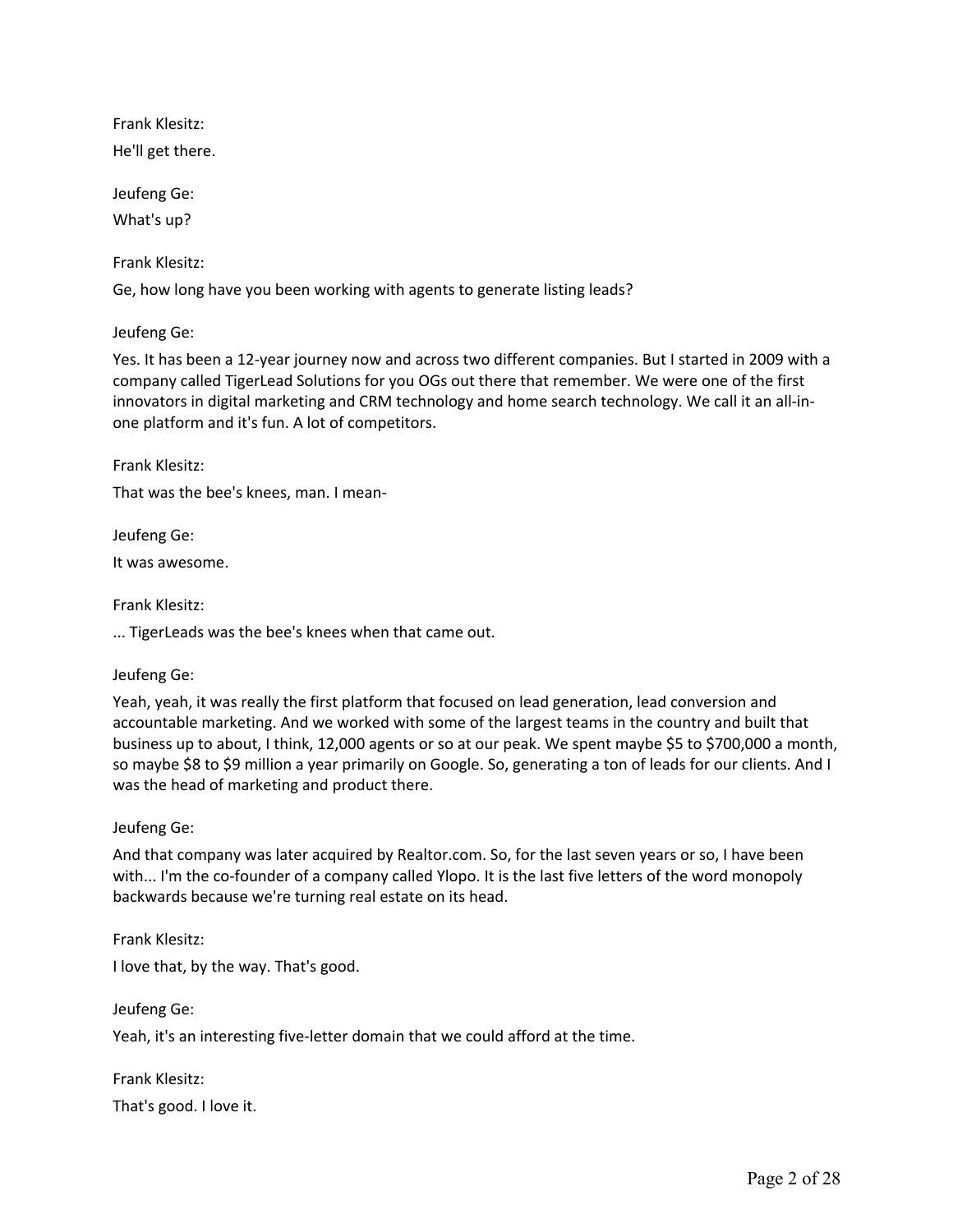What's different about Ylopo from TigerLead and other platforms you might have heard of in the past like Commissions Inc. or a BoomTown, et cetera, is that we did not build our own CRM, right? The philosophy behind Ylopo was that we should separate out digital marketing, lead gen, lead nurture, lead communication from real estate operating systems, right? How realtors want to run their business should be based on their own prerogative, their own needs, and it evolves over time.

## Jeufeng Ge:

But their market stack, how they do digital marketing, what their brand presences online should not change as they scale, right? And so, we are a 100% focused on digital marketing here at Ylopo and it's what allows us to, I think, generate the best quality leads in the industry, do the best lead nurture in the industry but change of the times. Every three or four months or so, Google or Facebook comes out with something new, sometimes good, sometimes bad, and we have to react to it.

## Jeufeng Ge:

And I think we do that better than anyone else. And at this point with Ylopo, we are managing close to \$25 million a month of media. And so, we're one of the largest media buyers in the industry when it comes to Google and Facebook marketing, have a particular expertise on the Facebook side, work very closely with that team. But of course, we're spending 10 figures as well in Google.

#### Frank Klesitz:

And that is why I reached out to you because Chris and I had a discussion and we're like, "We got to book a guest on who's spending a lot of money on Facebook or AdWords." And I was like, "Even if we found the agent that was, they have no idea what's going on because they usually hire someone to manage it." So, it was really difficult to find somebody like an agent that could be a guest on the show.

#### Frank Klesitz:

And I was like, "You know what, let's book you, the Head of Product who's overseeing it all." So, I want to cut to the chase. I'm going to ask you the top three ways people are generating listing leads online, Ge. Sorry.

Jeufeng Ge:

Yeah, sure, sure. Yeah.

#### Frank Klesitz:

So, Ge, let me ask you this, number one question, I'm going to get right to it. What is the number one best way to generate listing leads online?

#### Jeufeng Ge:

Yeah, sure. So, a lot of my answers here are going to be on data analytics and the numbers. I think number don't lie. And at the end of the day, accountable marketing is what matters. So, I will start with this, an average buyer lead or a home search lead on Facebook cost about \$5, right? So, that's someone who sees an ad about a listing, is interested in seeing that listing, clicks on the ad and decides to fill out a registration form to see that particular listing. That lead cost about \$5, right?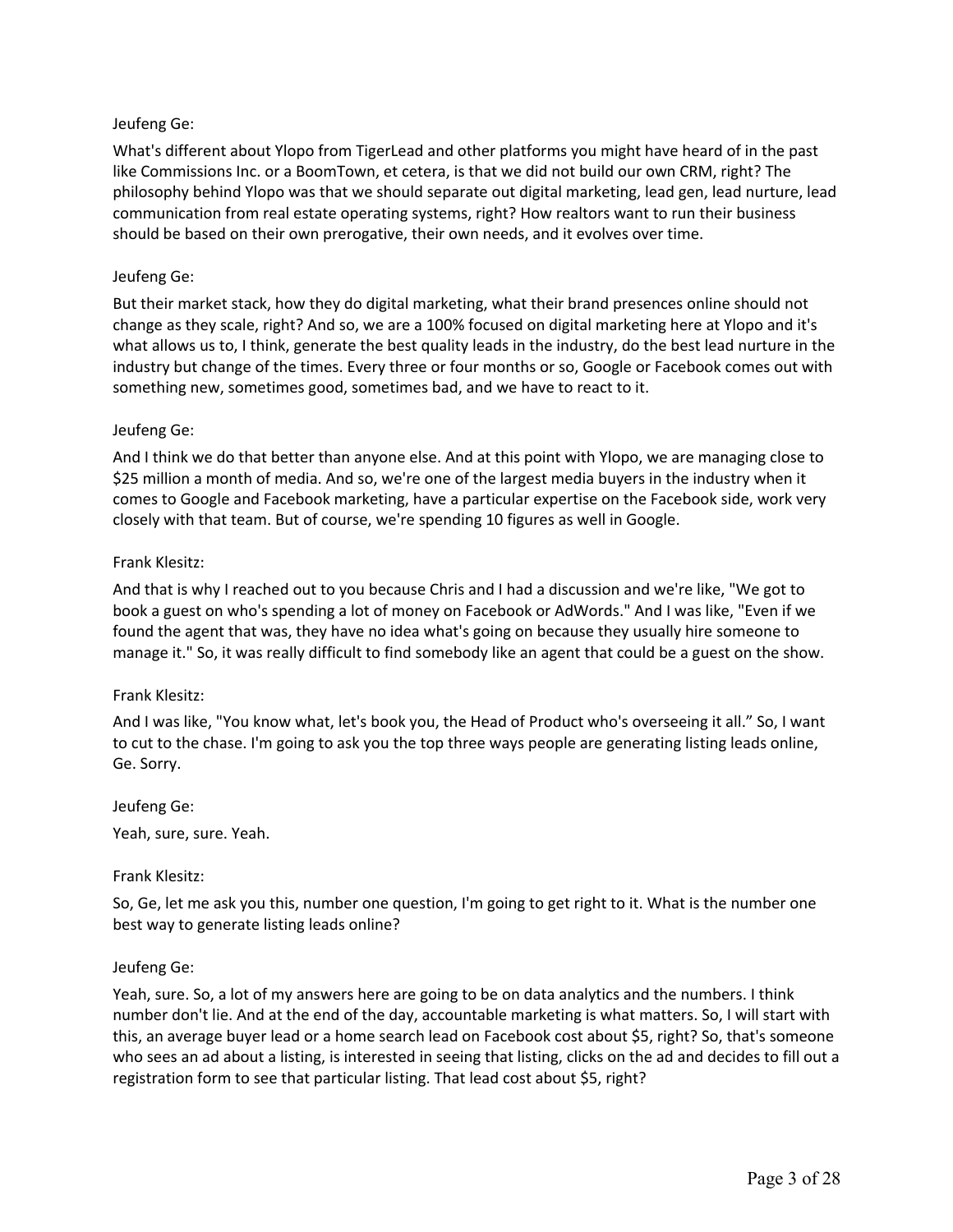Out of those leads that we generate from people who are looking for a home to buy, 20% of those people answer the question they need to sell before they buy, right? So, if you do the math on that, if you generate five buyer leads on Facebook, 15% to 20% of them, so your cost per... 15% to 20% of them are going to be sellers. And your cost per seller lead at that point, if you just take one out of five, is \$25 for a seller lead, right? Maybe it's as high as 30. In some markets, it might even be 35 but you're talking about a \$25 to \$35 seller lead.

# Jeufeng Ge:

What's great about those sellers is not only are you picking up that seller lead, but you're picking up four buyer leads in the process, right? So, your chances of converting is you have chance to convert those buyer leads into buying opportunities. And that one out of five, one out of six lead is a seller. So, if you look at other lead generation mechanisms of seller, whether there is on Facebook or on PBC, you're looking at a cost per lead around \$50.

## Jeufeng Ge:

And I'm sure you get this insight from agents all the time generate sellers from buyers, but I'm giving you the numerical data here that says that the cheapest seller leads you can generate are actually from your buyer leads.

## Frank Klesitz:

That's profound. Yeah. I mean, I like the way you position that is 20%. So, really, the effective cost of the seller lead is \$25. Can we go a little deeper on that? You've done so much conversational analytics on somebody opts in because they want to see a home and then the agent calls them. How do you get them to give up that they have a home that they want to sell to?

## Jeufeng Ge:

Yeah, it's very straightforward and this requires a little bit of technology, right? So, when it comes to lead generation, let me put it this way. I look at it as there are four components to digital marketing lead generation. The first upfront is targeting. Who are you going to reach, right? And I can go deep on any of these subjects, but from a targeting perspective, if I wanted to reach sellers, I'm targeting homeowners, right? Very simple.

## Jeufeng Ge:

How do you target homeowners? A whole different story. I can get into that in a second. The second aspect is creative. What are you putting in front of that consumer that is going to get them to react in the way you want them to react to click on the ad and potentially become a lead for you, right? The third is user experience. What is this consumer landing on when they click on your ad? What are they going to see that ultimately is going to build the trust and give them the carrot to actually register?

## Jeufeng Ge:

And the final one is lead capture. How are you going to actually get this lead to fill out a form so that you have their information to nurture them into an actual prospect, right? So, the answer to your question is in part four. It's really all through the chain but the magic really happens in part four. What we've found is that we need to have a really tight lead capture process that is dynamic in nature, right?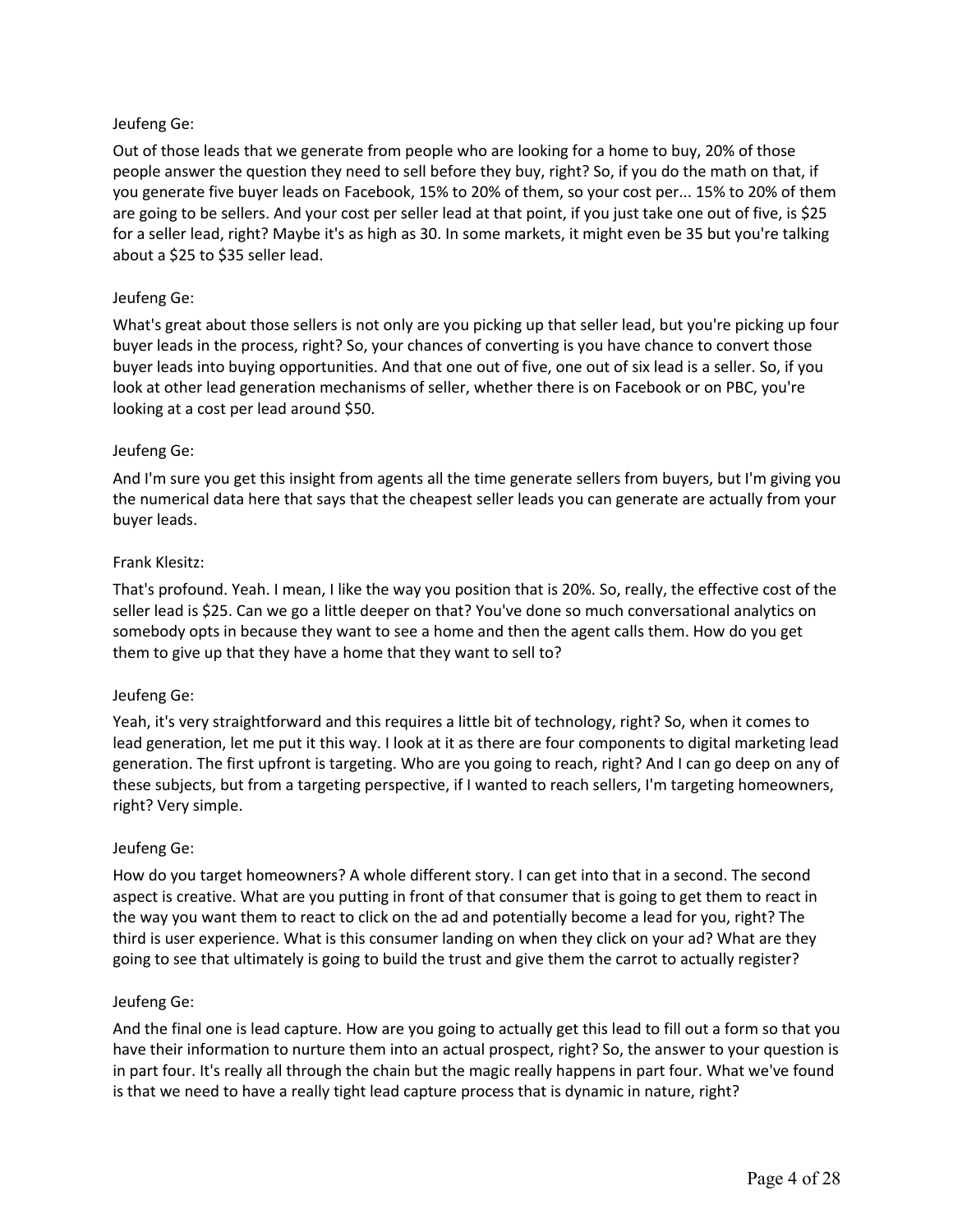If you answer a question one way versus another way, we are going to ask you an entirely different set of questions, right? And what I'm telling you from the actual data is that of the people coming from Facebook, pretty similar to Google, there's not too much variance, about one in five, 20% of those people are going to say they need to sell before they buy. Of those five people, the very next set of questions we asked them is, what is the address of your property?

# Jeufeng Ge:

What square footage? What's the bedroom bath, et cetera, et cetera, in the entire seller funnel, right? So, for sellers, we asked them a completely different set of questions, but the key is to get their home address versus their buyers. So, that's how we bifurcate those two traffic sources. If you're asking about scripting and all that kind of stuff, I'm not the right guy, right? I've got Barry Jenkins and Gabe Cordova and other people in organization that are realtors that specialize in that.

# Jeufeng Ge:

My goal is to, within the lead funnel process, from targeting all the way to lead capture, identify the ones that are sellers, right? And I will say that once we identify them as sellers, we can use automation to email, text and remarket to that person to get them further down the funnel, right? What's very interesting, I'll say this, is based on the leads that we have seen, buyers and sellers, and we have different scripts for each, respond at the same rate when it comes to text message, right?

## Jeufeng Ge:

So, it's not like sellers are any less engaged than the buyer leads. You're really getting the same lead but you are getting the consumer to self-identify as a seller, which I think is so powerful. There are great agents out there, many of them I talked to, who do this themselves without this bifurcation, right? They just talk to every buyer and they can have the right scripting to tease out the seller.

## Jeufeng Ge:

But I think if when we do it with technology, it takes that average agent who may not have that scripting ability or the salesmanship to tease out that information, we do it for them. That's the magic.

## Frank Klesitz:

Let me ask you some more pointed questions on this. So, the number one way to get seller leads is by advertising your listings or advertising properties for sales that will typically bring a buyer lead and I'm assuming this is done on Facebook and on Google. What are the main ways that you advertise to get these buyer leads that are also sellers?

## Jeufeng Ge:

Yeah. It's on Facebook and Google and a little bit of Bing, but mostly Google. And I call them home searcher leads because that's the entry point. They're looking for home search and then they bifurcate on down. What I'll say is I don't want the impression to be that Ylopo or just in general, it does not work to generate pure seller leads. That's not correct.

## Frank Klesitz:

Well, that's number two and three. I'll ask you about the other ways-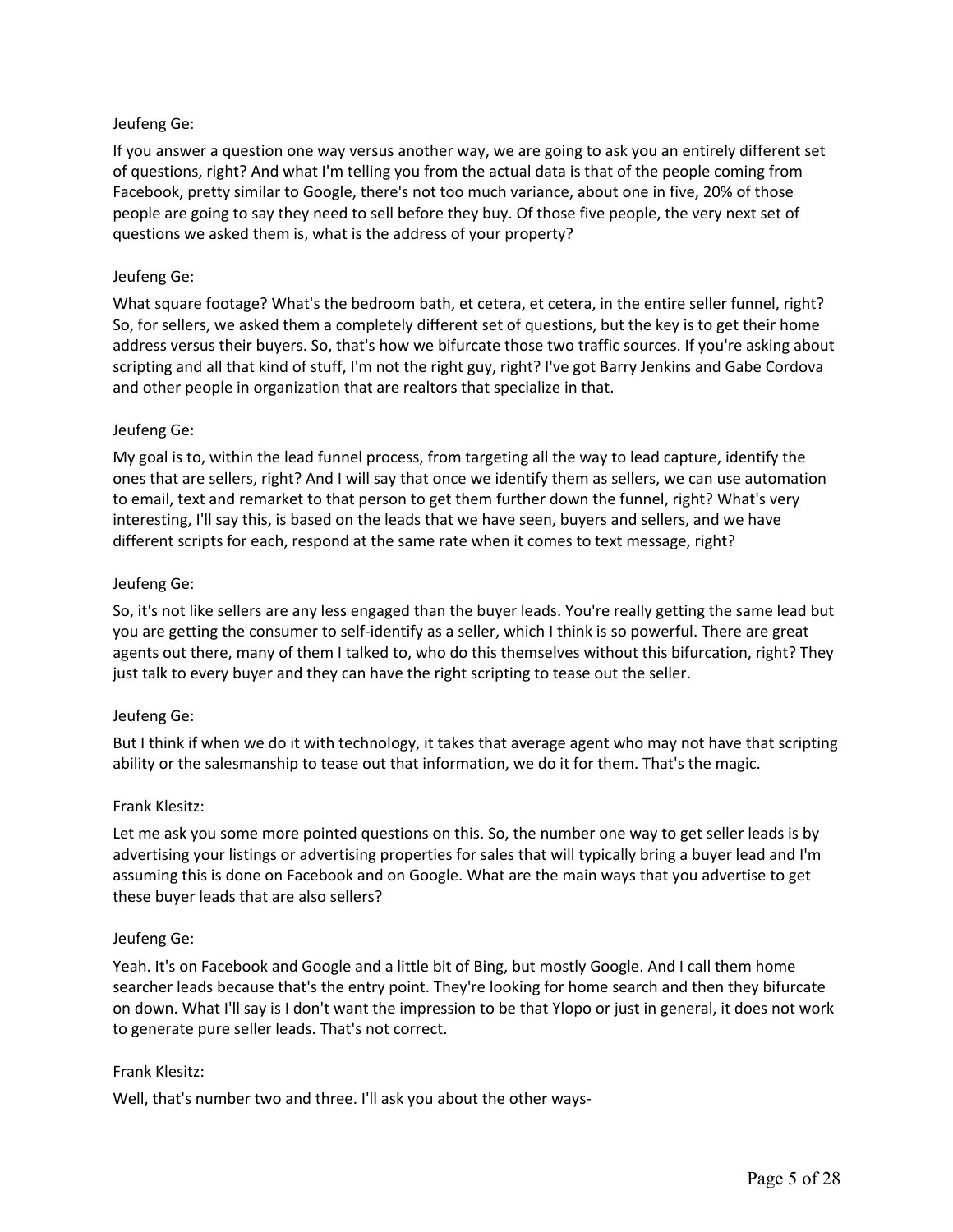Okay, great, great.

Frank Klesitz:

... which is one of the first cheapest ways is coming through a home search.

Jeufeng Ge:

That's right.

Frank Klesitz:

Go ahead, Chris. Stop talking. I know this is an avalanche of questions here.

Jeufeng Ge:

Please. Go for it.

Frank Klesitz: So, I'll let Chris go.

Chris Watters:

Okay. Hey, let me ask you a hypothetical question, Ge. Let's say for example you want to generate seller leads and you want sellers that have a high intent to sell in a very short period of time. How would you maybe not have or what would you do to put some filters in place or various things to only work with people that are ready to sell in the next 90 days? Hypothetical question.

## Jeufeng Ge:

Yeah, good question. So, I would say what we have found in this situation is that phase, and this is not numerical, right? So, I don't necessarily support this strategy because I think the data on it is better to do the strategy that I just mentioned. But you asked me specifically what I would generate leads that are looking in 90 days. I'll tell you that Facebook is probably going to be stronger, which is curious but it is, than Google in this area.

## Jeufeng Ge:

And the advertisements that we seem best is actually a combination of sell my home but with branding, right? And, Chris, I think this will work better for you in Austin than an average agent in San Diego, wherever, that doesn't have the brand because you spent so much money on brand already. But what we've seen the best is actually produced a 32nd video spot using your assets. And this is not a video of you speaking into the camera, right?

## Jeufeng Ge:

This is taking, for instance, your stats, your value proposition, your offer, instant offers, as an example, into a short 32nd video and advertise that to only homeowners on Facebook, which I can talk about how we generate it, right?

Frank Klesitz: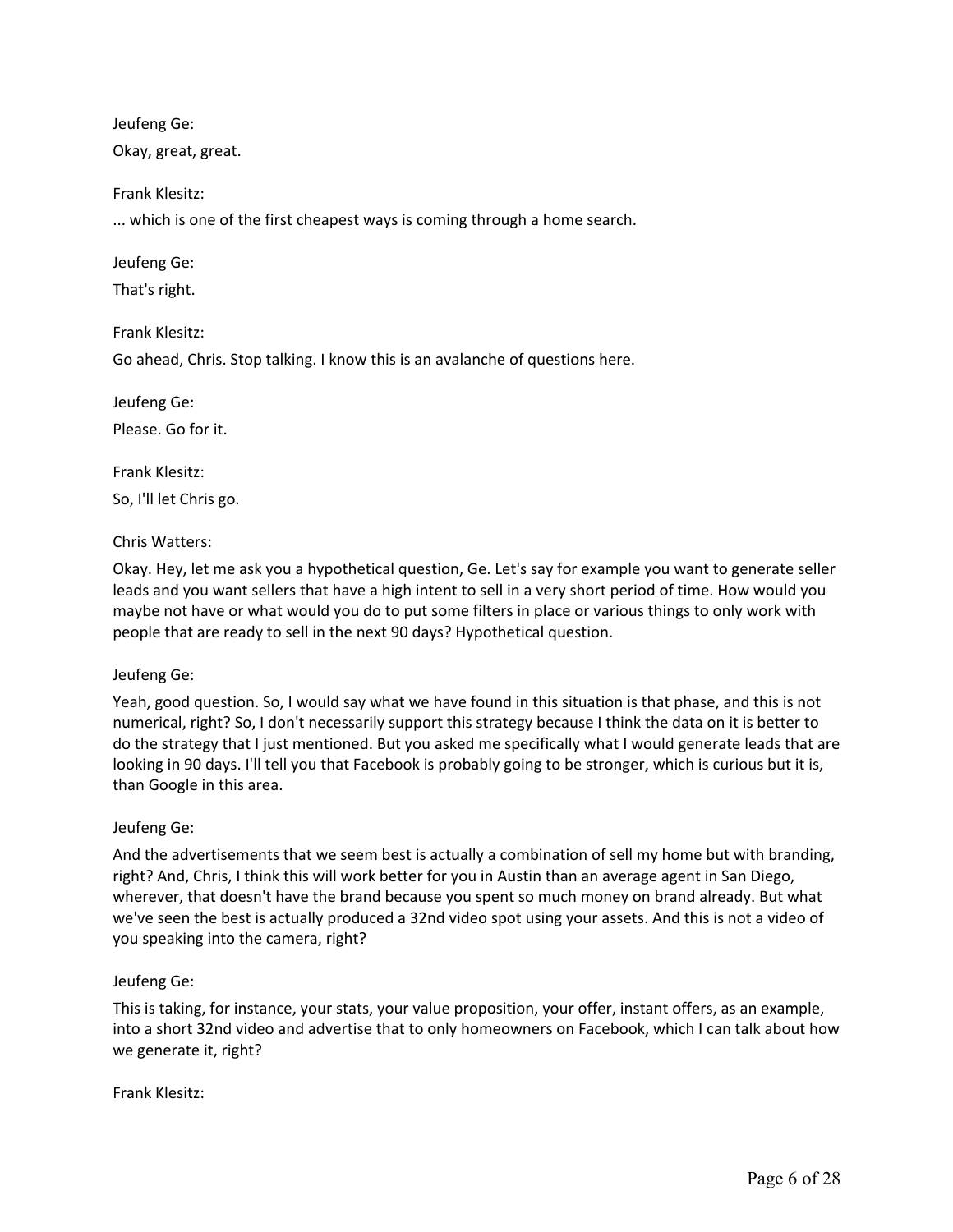Talk about that because you can't target it if it's a real estate special ad category just to homeowners, right?

Jeufeng Ge:

Yes. So, at scale, companies like Ylopo are able to go to third parties and buy the estate, right?

Frank Klesitz:

Like Acxiom?

#### Jeufeng Ge:

Acxiom is one. There's four or five vendors that do the same thing. We triage on the best source, but Acxiom is definitely one. And they have a product called LiveRamp that actually enhances that. The second method is that you can take all of your actual homeowners that you know definitively are homeowners and use look-alike audience. I think it's called special custom audience at this point on the Facebook side, and build an audience of similar people using a seed audience of homeowners in your local area. We've seen both work.

#### Frank Klesitz:

So, basically, you could just download the property records of the whole county of all the homeowners' subtitle, upload as a custom audience and then we do a slight similar to that?

#### Jeufeng Ge:

I'd never tried that before. It's possible. Email matching on purchase data like that from Cole Realty, et cetera, the match rate is very low because it has to be an email address that the consumer uses for-

Frank Klesitz:

They use on their account.

## Jeufeng Ge:

... Facebook, right? I think it's less important to have a lot of data and more important to have accurate data when it comes to Facebook algorithm. So, even if you had a 100 people in your database that you definitively know are homeowners, I would create an audience off of that 100 than 10,000 that are mismatch of people who are homeowners and have that.

## Frank Klesitz:

How far is the percentage? Do you go 10%, likely 50%? How far do you drag that slider off of the 100 homeowners that you know are accurate?

Jeufeng Ge:

Oh, man. I mean, I'm in that 99% to 90% range.

#### Frank Klesitz:

Oh, so you're on really wide off at 100. Not very tight.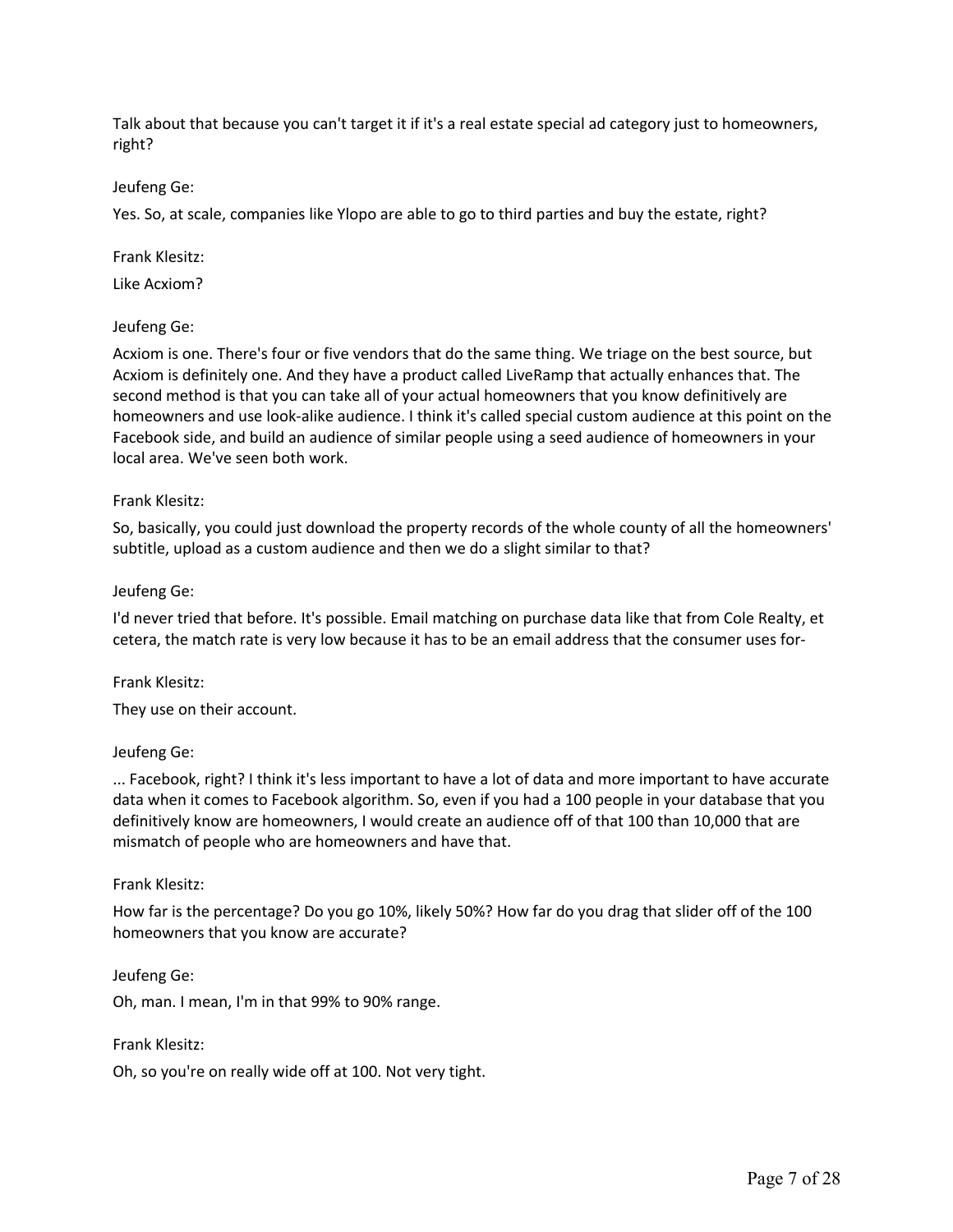Oh, no, at the opposite. I'm saying we're going very-

## Frank Klesitz:

So, you're saying very tight, like 1% similar. No more than 10% similar, really tight on a-

# Jeufeng Ge:

Yeah, really tight. Let's take an Acxiom as an example, right? They YD 60 million consumers as homeowners, right? If you use Facebook's algorithm at that 90% to 99% accuracy, you're getting between 2.5 million to 20 million. That's not that far off from Acxiom, right? You can get to both answers basically.

Frank Klesitz:

Interesting.

# Chris Watters:

I've got another follow up question for you, Ge. So, we have a lot of people that listen to this show that have some pretty high production teams. And they spent a significant amount of money in mass media and various brand equity building type stuff with traditional media. I'm curious, let's say hypothetically, you're spending a 100 grand in traditional media per month.

## Chris Watters:

How much would you guess you'd have to spend in digital to try to increase your traditional media because that's what it's building off of in terms of the number of leads coming in through traditional media? How much would you have to spend to amplify the results of your traditional media? You know what I'm saying? You allocated 20 grand to digital, does that make that 100 grand an ad spend in traditional media increase lead volume as a result of that traditional media by 20%, 30%? You know where I'm trying to go with this?

## Jeufeng Ge:

Yeah, I totally get it. Yeah. So, the numbers I would back into is cost per 1,000 impressions, right? So, how much is it to reach a 1,000 people on TV, radio and digital Hulu, et cetera, all those channels, right? A YouTube, et cetera?

## Chris Watters:

Do you want to know the answer that or you're just asking?

## Jeufeng Ge:

Well, I know for radio, I've heard it's between 10 and 15. How much is it for TV? Is that right?

## Chris Watters:

So, I mean, it all depends on what kind of deals you negotiate and how much you're spending. You can get your radio cost per 1,000, down to \$3 to \$4. And then, with TV, you can get it to about \$7 to \$10. And then, billboards, for example, your cost per 1,000 is incredible. It's in the \$2 to \$3 range. A lot of this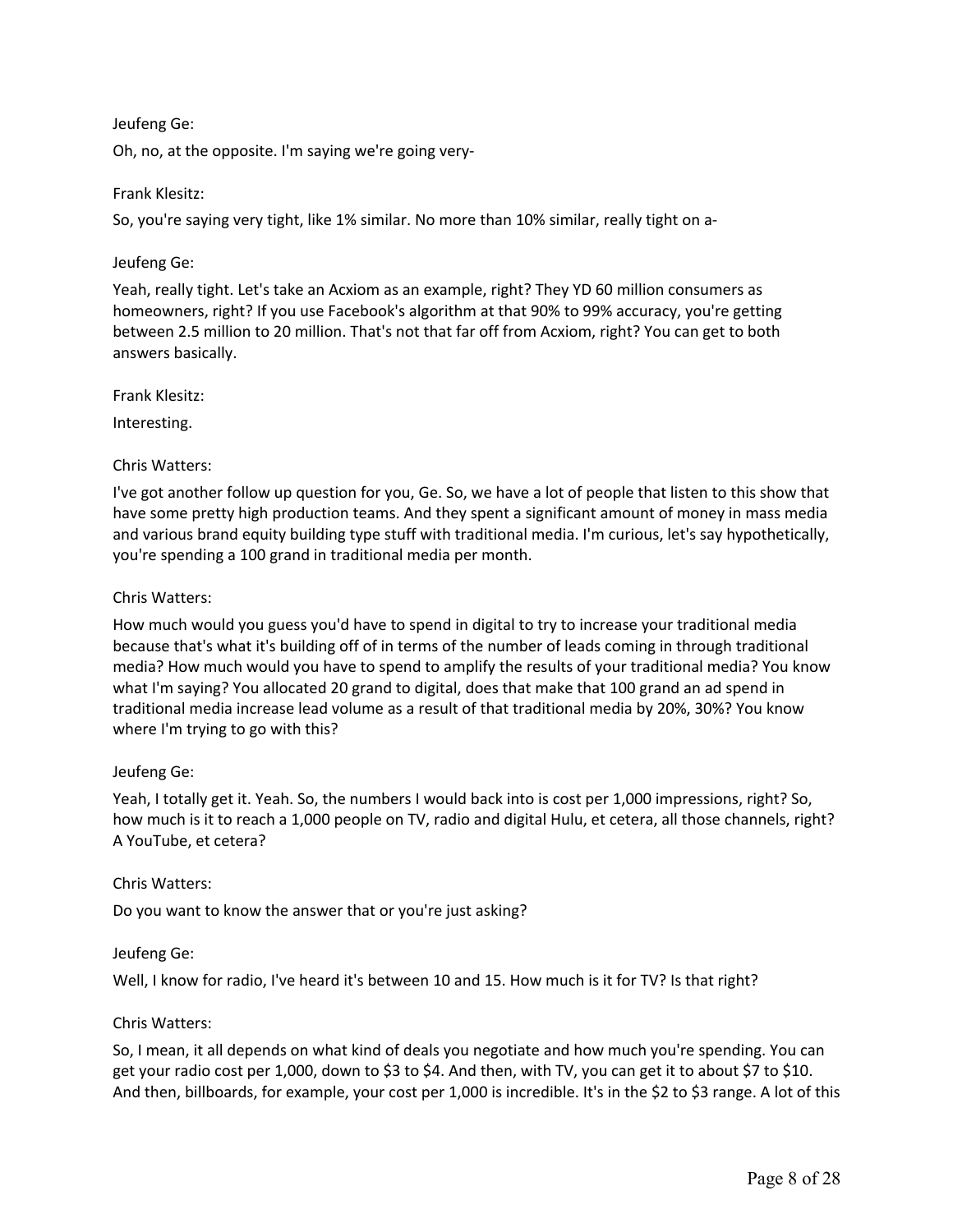is predicated on how much you're spending, the deal you put together, stuff like that. But for me, for example, when I'm looking at our traditional media, I'm trying to keep our TV cost per 1,000 under seven.

## Chris Watters:

I'm trying to keep radio under four. And billboards are really tough to measure, cost per 1,000. You're taking what the billboard company says in terms of the total number of cars estimated per day.

#### Jeufeng Ge:

Yeah. Yeah, you just answered the question, right? If you can back each source into one comparable metric, that's the way to compare all of them. What I'd tell you is that YouTube, you can get to \$2 CPM, no problem. Facebook, depending on how you want to reach people, you're between probably \$1 to \$7 to \$10 but it all depends on targeting, right? On the TV side and radio side, you can't just reach homeowners, as an example.

#### Jeufeng Ge:

Hypothetically, on YouTube and on Facebook, you can and that audience is more expensive. If you're looking at broad level, you don't care just in demographic area, people who are 18 seeing your advertisement, you can get it lower than radio. So, if I were you, I'd probably spend some 20%, odd percent on digital overall and split that out across a couple of different channels based on what's working. What's nice about Facebook and YouTube and digital in general is that you have a lot more tracking analytics to improve things.

#### Jeufeng Ge:

I don't think you have as powerful as analytics on the offline media. So, as an example, on Facebook, you can track your cost per through play, which is about a 10-second view, right? And you can take 10 videos, put it on Facebook and test out which one is the most high performing and put all the media behind it. It just takes a lot longer to do that offline. What I will say is that potentially a good strategy is to go offline to online or sorry, online to offline, right?

#### Jeufeng Ge:

So, you take all the metrics that you can capture from an online perspective, test out a bunch of creative solutions, see where's the creative media, see what works best and then take the best performing one and take it offline, right? So, I don't necessarily think you need to think about it as an allocation only perspective. It is also a hyperfocus testing mechanism to get you to the best grade.

#### Chris Watters:

You know what I love about what you just said, that for anybody that's read the book, The 4-Hour Workweek, Tim Ferriss, when he was trying to figure out what to name the book 4-Hour Workweek, he started running Google AdWord campaigns and put up these mock titles and wanted to see which one had the highest click through rates. And that's how he identified The 4-Hour Workweek as the headline that got the most attention.

## Frank Klesitz:

Ge, I want to go back.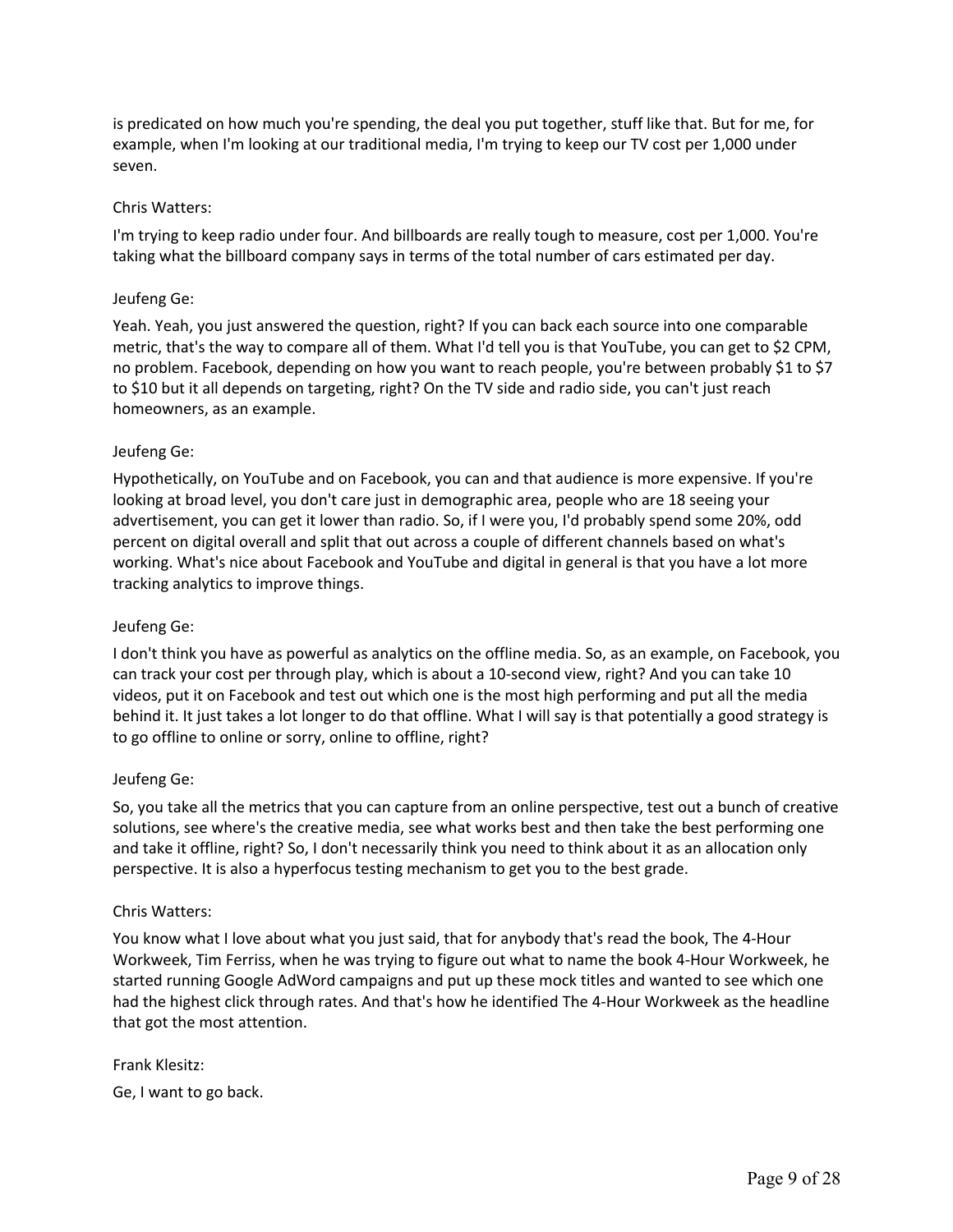A 100%.

# Frank Klesitz:

Two types of ads you share with us to get listing leads, one are the home search ads. Why don't you really quickly, let's just go through those four things? Home search ads, what's the targeting to get seller leads predominant?

# Jeufeng Ge:

Yeah, to get seller leads, right. So, again, if you have access to Acxiom, Oracle type targeting, usually you have to do it through a secondary platform but you can squirrel away different ways to do that. They give specific audiences for targeting, as an example, homeowners and so you can reach the 60 to 80 million homeowners that are in the US. That's number one. Number two is you can take an audience and this is probably the easier strategy for the average agent.

# Jeufeng Ge:

You can take an audience in your own database of people who are recent homebuyers, I would say, or homeowners, I would say, maybe in the past year or so, basically, all your close deals, right? And then, you can upload those into Facebook and create a, I think, for real estates like special ad category audience or something like that. In general parlance, it's called look-alike audiences. And you can use that to create an audience of type homeowners that you can target, right? So, that's the targeting.

Frank Klesitz:

What's the creative? Yeah.

# Jeufeng Ge:

Yeah, on the creative side, two different ways to approach it. There's other ways I would say. First, number one way is buyer ads, right? Showcase your listing. This is the easiest strategy for all agents, right? Showcase your listing, turn it into a Facebook lead ad form. Facebook lead ads has an option to do branching questionnaires where you can ask one question, they answer one way. You take them down one path. If they answer another way, you take them down another path. And so, this is, again, easy ways for agents to set it up.

## Frank Klesitz:

So, you like to Facebook lead ads as opposed to driving them to a landing page or a page on the website?

## Jeufeng Ge:

Not necessarily. I would say today, we are going to be driving most of our leads to a registered landing page and I can explain logic why. But for an agent who wants to-

## Frank Klesitz:

Just gets this up and running?

Jeufeng Ge: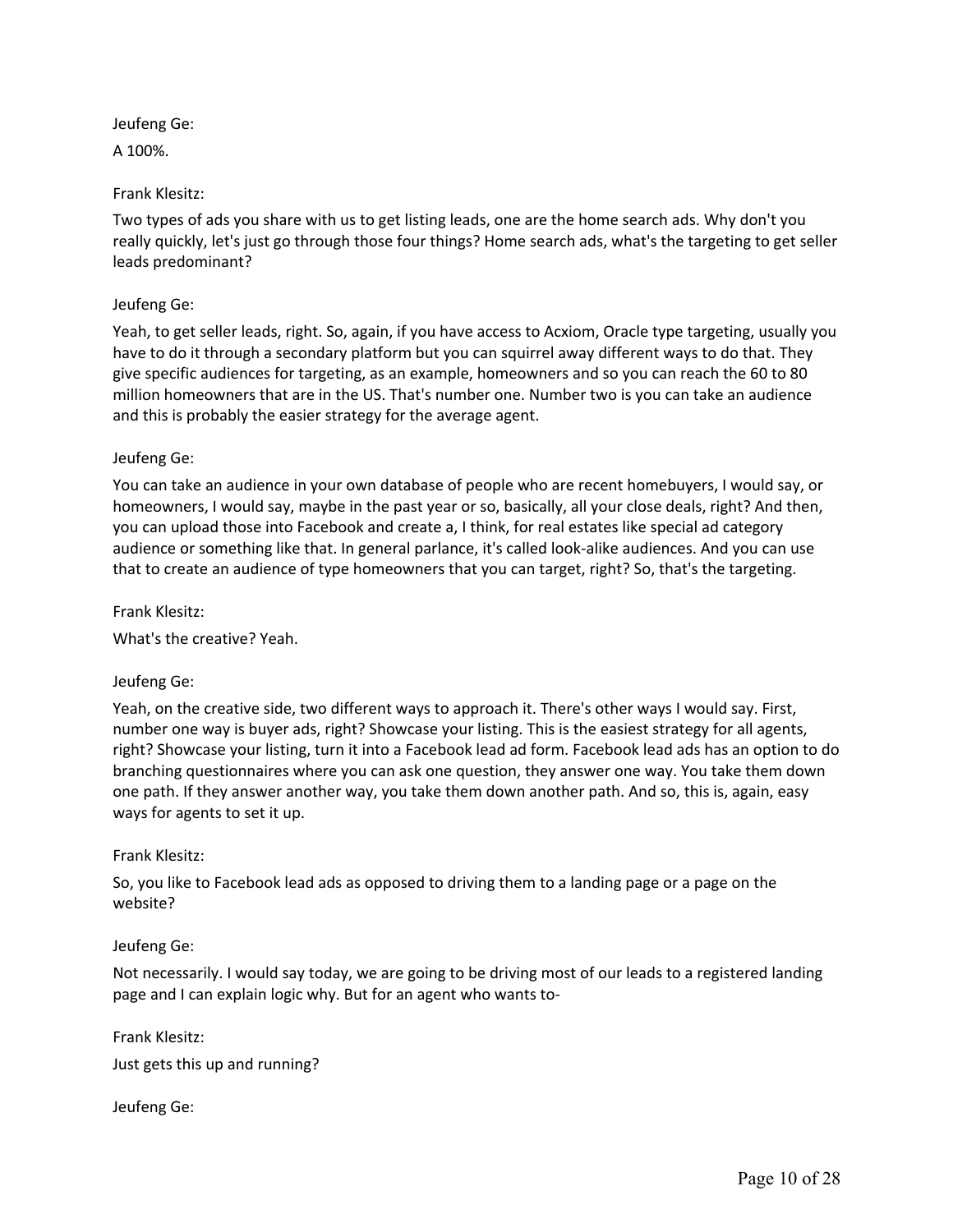... get this up and running really, really quickly, lead ad is the way to go, right? The benefit of lead ads is, it's native inside Facebook so there's no load time issues. A lot of agents use websites super slow, it's not optimized for performance and it takes two seconds to load, you've already lost the user, right? So, lead ads, you have an instant load experience. And the second is contact information from the latest poll from their Facebook profile, so you're going to get more accurate phone numbers and email addresses, right?

# Jeufeng Ge:

So, from a creative perspective, buyer advertising, seller advertising drive it to a Facebook lead ad form-

## Frank Klesitz:

Paint a picture of the ad for me. What does the ad look like?

#### Jeufeng Ge:

Sure. Really simple stuff. So, what we do is we take a snapshot of a lead through every lifecycle on the lead. So, new home price reduce, open house on the market for a certain amount of time, et cetera. I think we have seven stages in the listing lifecycle. And based on the status of the listing in your MLS, we automatically will run one ad versus the other, right? And so, from the lifespan of an ad over 30 days, probably we will run three different ads for that listing but you can do all of that manually, right?

#### Jeufeng Ge:

So, imagine a listing that says price reduced home, this home won't last. If you want to schedule a showing, click here and fill out this form, right? Very simple description of the ad. We usually do headline, which is about two sentences. And then, there's a click more option on the advertisement to see the full description. You never want to disclose the price of the listing. That's the date that people click on to actually register.

## Jeufeng Ge:

We usually put bedroom bath on there and then we put attribution, so which listing agent, broker, et cetera, all that kind of stuff. So, that's one ad. The second ad is a brand ad.

## Frank Klesitz:

And what's interesting I just want to share with the audience is these are all running to homeowners.

## Jeufeng Ge:

Yes. So, these are buy/sell opportunities, right? And the type of listing you choose in this situation does matter. So, if we're targeting a homeowner audience, typically, we will run two styles of ad, either trade up or trade down ad, right? Trade up ad is going to show new construction properties for the most part. That's what we found works the best and that's going to generate people who are looking trade up.

## Jeufeng Ge:

And then, trade down, we show ranch that homes, right? So, we bifurcate that targeting into different creative options on the listing side. But if you don't have those listings, it's fine. Run your own listing. I mean, from a statistical perspective, the people who say they need to sell before they buy, it's 15% to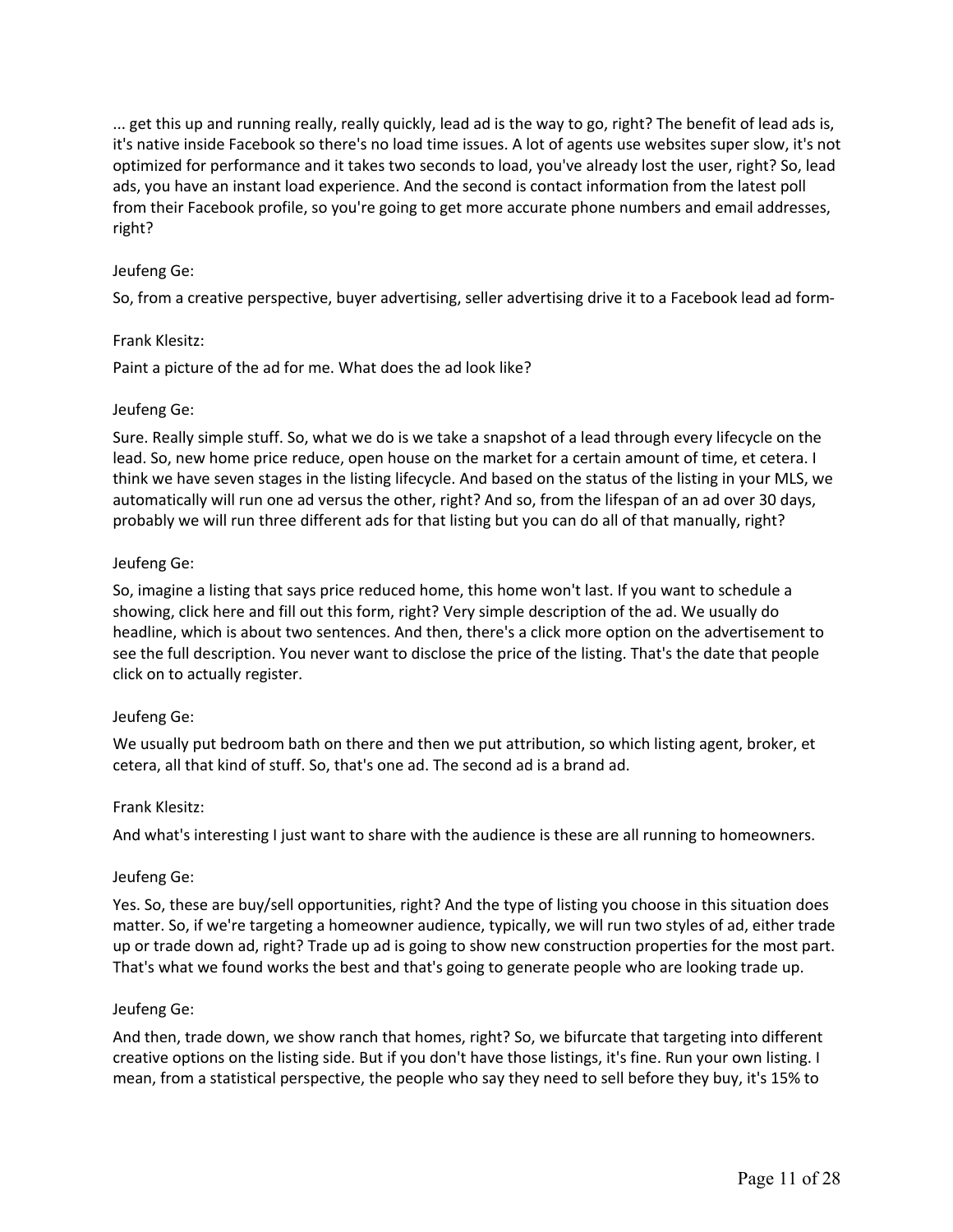20%. Doesn't matter what type of ad you want to run because over 50% of homeowners in the US or buyers in the US are not first time buyers, right?

Jeufeng Ge:

So, just from a math perspective, regardless of the listing, you're advertising a certain percentage of those people who need to sell before they buy.

Frank Klesitz:

We talked about the targeting of how we target homeowners. We gave an idea of the creative when you're running a home search. It's basically not so much search for homes generally. It's getting more details about this listing, it sounds like.

Jeufeng Ge: That's right. That's right.

Frank Klesitz:

Got it. It should be like a trade up or a trade down because you're running the homeowners.

Jeufeng Ge:

That's right.

Frank Klesitz:

Okay. They click on it, let's say, outside of the Facebook lead ad. What's the bait? Why are they putting their information in?

## Jeufeng Ge:

Yeah. So, from there, they're interested in that particular listing, right? But what we found is that rarely are they only interested in that particular listing. That listing is one photo or four photos, whatever it is caught their eye. They clicked on that home, that's why they land on your website, right? So, if you run a Facebook lead ad, the challenge with it is you're capturing this lead's interest in this particular listing.

## Jeufeng Ge:

And if they're not interested in that listing, they're not going to talk to you, right? You have a lower percentage chance of converting them. What we've found is to drive that person to a home search website that is what we call hybrid experience. So, at the very top of the page, we feature the listing that they clicked on with the information that we've hid from them, which is basically price point, right?

## Jeufeng Ge:

And then, on the bottom of that screen, we show them nearby listings that are similar to the listing they clicked on. And what we find is that only about 5 percent-ish, maybe even less people will request a showing on the listing that they've clicked on. The majority of those people will look for other listings on the site, right? Now, they're in a home search process.

Frank Klesitz: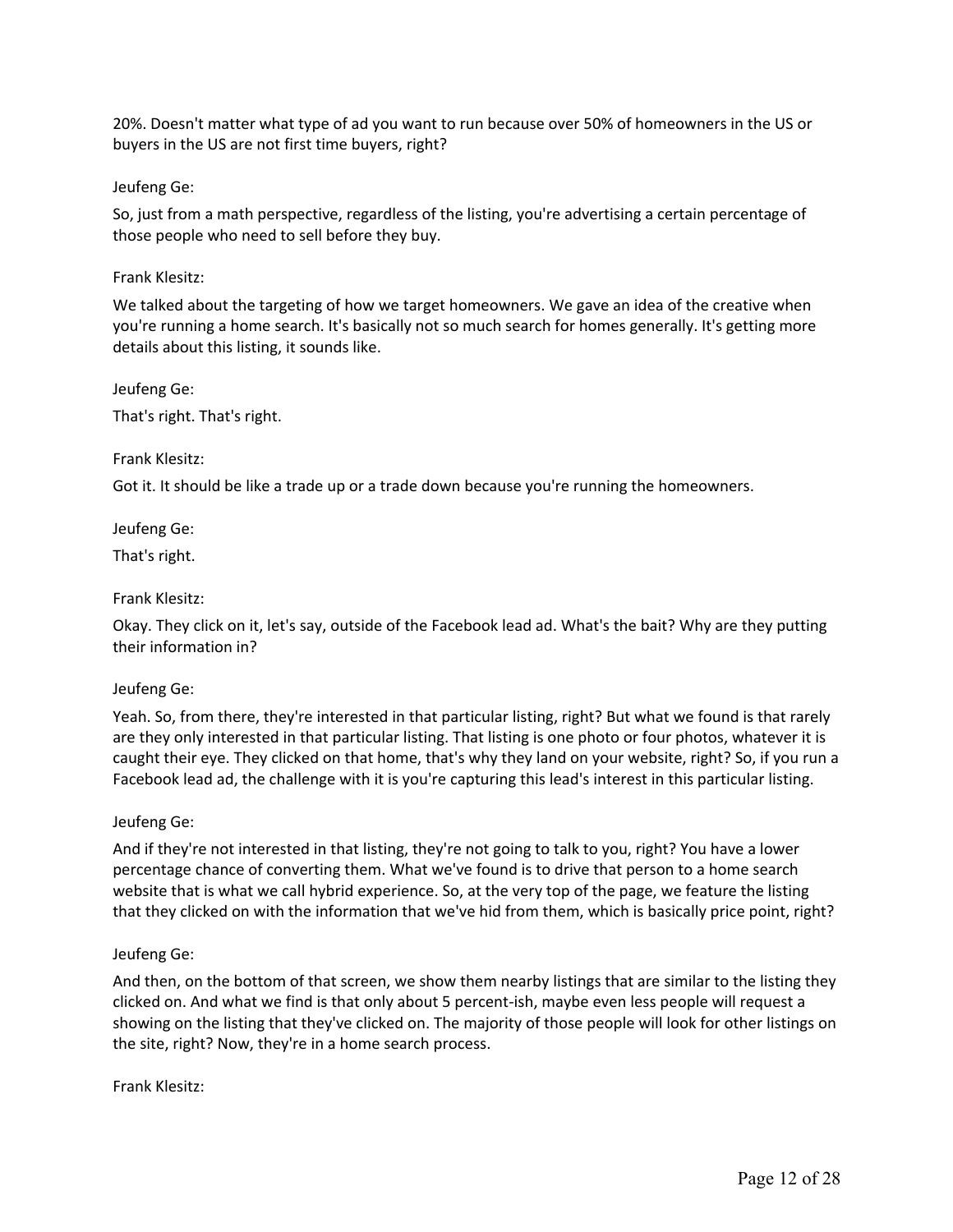And that's the beauty of having a good home search site that you drive them to-

Jeufeng Ge:

That's right. That's right.

Frank Klesitz:

... with similar options next to it.

# Jeufeng Ge:

Yeah. So, there's a lot of landing page optimization that goes into it but that's the general gist. And once they engage in a particular listing, that's when a registration pop up comes up and then we go into the lead capture phase.

# Frank Klesitz:

It used to be like, "Hey, give me your phone and email." But that's almost the end now. Will you share with the audience about how the form works and how you ask questions to engage the lead and to get the maximum amount of information from them and send them down the right decision trees like the actual form itself on the landing page and how that works?

# Jeufeng Ge:

Yeah, a 100%. So, this is where we have done at Ylopo the most research in the last year. If you worked with us a year ago, if you worked with comparable platforms, say BoomTown, Sierra, Chime, I can name go on and on, exactly like you said, Frank, the registration experience is typically give us your name, email address and phone number and you're registered, right?

## Frank Klesitz:

It's like the one right for the jugular write on page, and that's not ideal.

## Jeufeng Ge:

Exactly. What we've actually found is that when you take the consumer through what we call profile building experience, you capture both a higher quality and a higher converting lead, right? So, imagine you coming on here, the messaging says, "Hey based on the homes that you've looked at, what you're interested in Santa Monica homes, three bedroom, two baths. Complete your profile to see more homes like this, right? So, we get their location, bedroom bath interests, square footage. Do they need to sell before they buy?

## Frank Klesitz:

Yeah. Do you want a home and more details about it?

## Jeufeng Ge:

Yeah, our funnel actually captures at this point between 12 to 15 pieces of data from the consumer before we even ask their contact.

Frank Klesitz: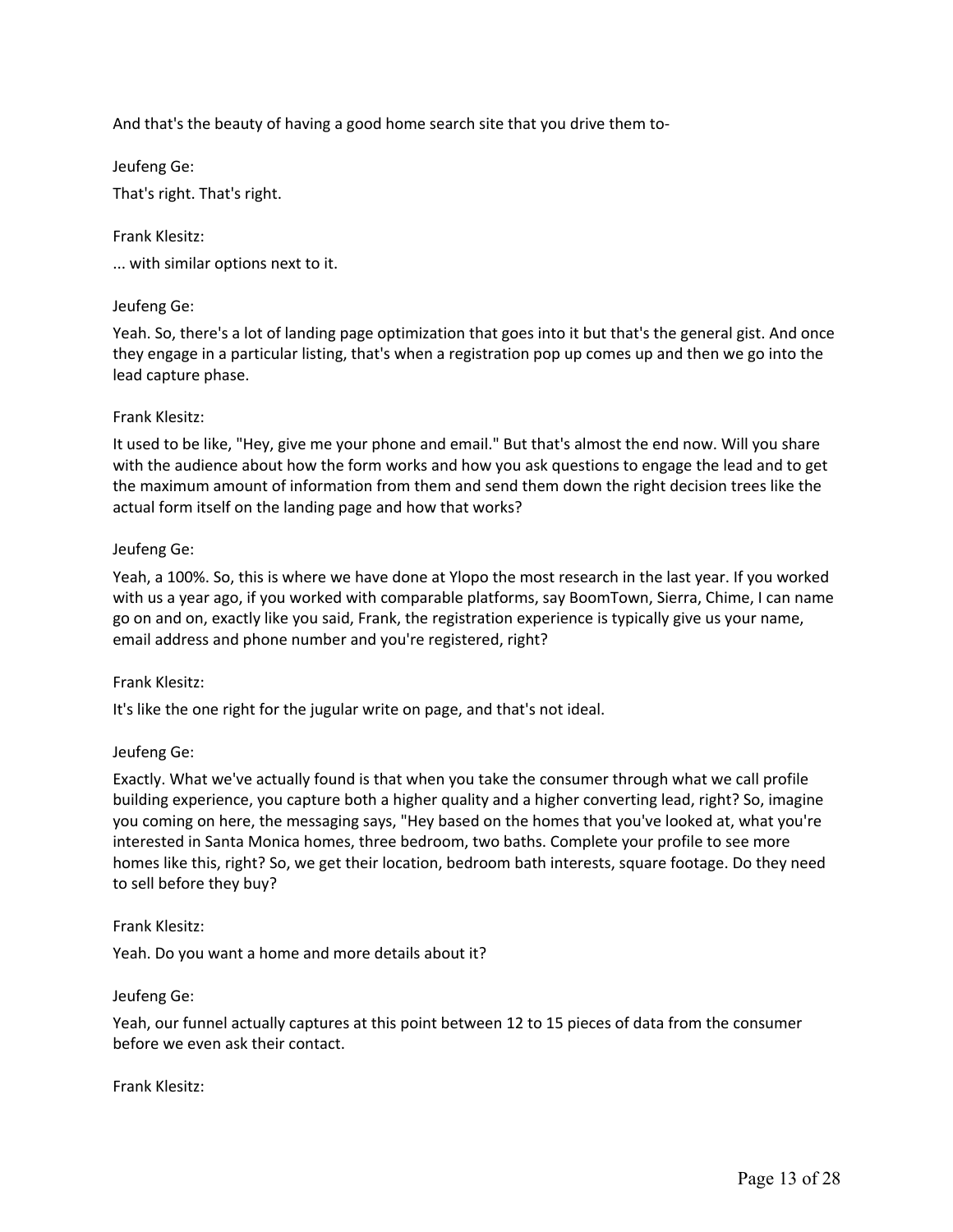# Say that again. Say that again.

# Jeufeng Ge:

We capture 12 to 15 pieces of data about the consumer before we even ask for the register.

# Frank Klesitz:

And that improves the number of leads? It increases the quality and increases the number by putting them through more opts?

# Jeufeng Ge:

It dramatically increases the quality because these consumers are giving you more data. And also, at the very end of the registration experience, you're setting the expectation they're actually going to get a phone call. So, the number of active prospects that go through this funnel is higher than just asking name, email address and phone number. But what we've also found is that there is a bump to conversion rates when we do this because we are building trust with the consumer, that we're giving them information that they would not get somewhere else, right?

# Jeufeng Ge:

So, it's very counterintuitive but that's what we found, but it's primarily on the quality side. On the performance side, we've seen about a third of clients having equal performance to just asking basic information. But a third of clients, 25% to 30% of clients will see a 15% plus conversion rate improvement. That's pretty nuts.

## Frank Klesitz:

That's incredible. Good for you.

## Jeufeng Ge:

Yeah. So, what we built out over the last year is this is not just one form. We built out what we call dynamic registration, where we can apply different type of registrations to different experiences, right? So, here's where it matters. We found that invocation markets, as an example, ask the questions that are asked to tease out the best quality leads are totally different from a normal market, right? Consumers don't necessarily know what type of home they're looking to buy.

## Jeufeng Ge:

So, if you ask them three bedroom, two baths, square footage, all these types of questions, it actually reduces the conversion rate and the quality because the consumer doesn't even know the answer to those questions, right? So, asking them questions like where would you be interested in living by, what are the features you're interested in get a much higher conversion rate, right? So, you want to partner with a platform and this is the advantage of us, again, I'm just using us as an example, being a martech platform.

## Jeufeng Ge:

You want to partner with a company and a platform that has the flexibility to adjust targeting, creative user experience and lead capture specific to your market.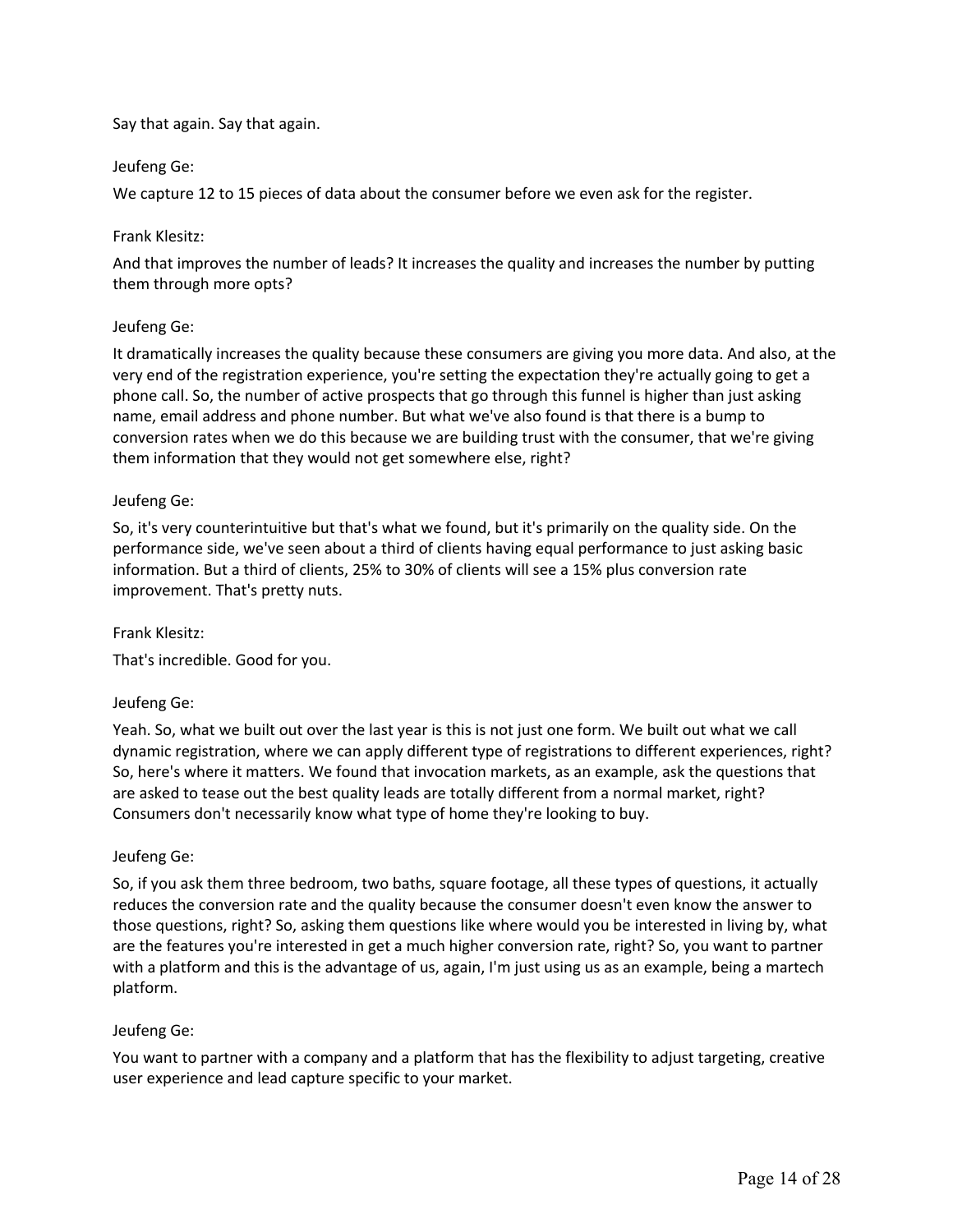# Frank Klesitz:

That's profound and it's really that dynamic choice of the questions and the ads. Ge, I have a question for you. At what point does artificial intelligence just take all this over?

# Jeufeng Ge:

So, here's the thing about machine learning, it operates on a ton of data, right? So, if I were running an optimized campaign for eCommerce where I'm spending \$30 to \$50 million a year running ads for socks, and it's blue socks versus red socks versus polka dot socks, all that kind of stuff, AI machine learning takes over, right? If you talk to the largest spenders on Google and perhaps on Facebook, primarily on Google, they'll tell you it's all up to the machines at this point, right?

## Jeufeng Ge:

On the real estate side, when an average client is spending \$600, honestly, machine learning and AI doesn't even matter. Does not even matter, right? You have such small data.

## Frank Klesitz:

Especially if it's down to the few number of clients of a specific market.

# Jeufeng Ge:

Yeah, insight is much more important in that situation than AI. Now, where AI-

Frank Klesitz:

Got it.

# Jeufeng Ge:

... has taken to the next step from what we've seen is lead qualification, right? And this is actually natural language processing type technology, where we are conversing with the leads like a person would, right? That type of technology, A, takes a lot of data but it's data that can be shared among clients, right? We are sending and receiving 2.5 million texts per month. That's aggregated across all of our clients, so all of that data is coming in and improving the machine, making the conversations better.

## Jeufeng Ge:

But for individual client, machine learning AI on the advertising side, I don't believe it.

## Frank Klesitz:

Yep. That makes a lot of sense. Thank you for answering that. Thank you. That's a great answer. All right. So, home search ads, we got some great insight to generate listing leads to home search ads. The second thing you share and I don't know if it's in order, but I don't know if you want to cover it, the 32nd branded ad. Let's go through the targeting, the creative, the user experience, the capture. What are you recommending now?

## Jeufeng Ge:

Sure. So, targeting homeowners, we already talked about that, creative.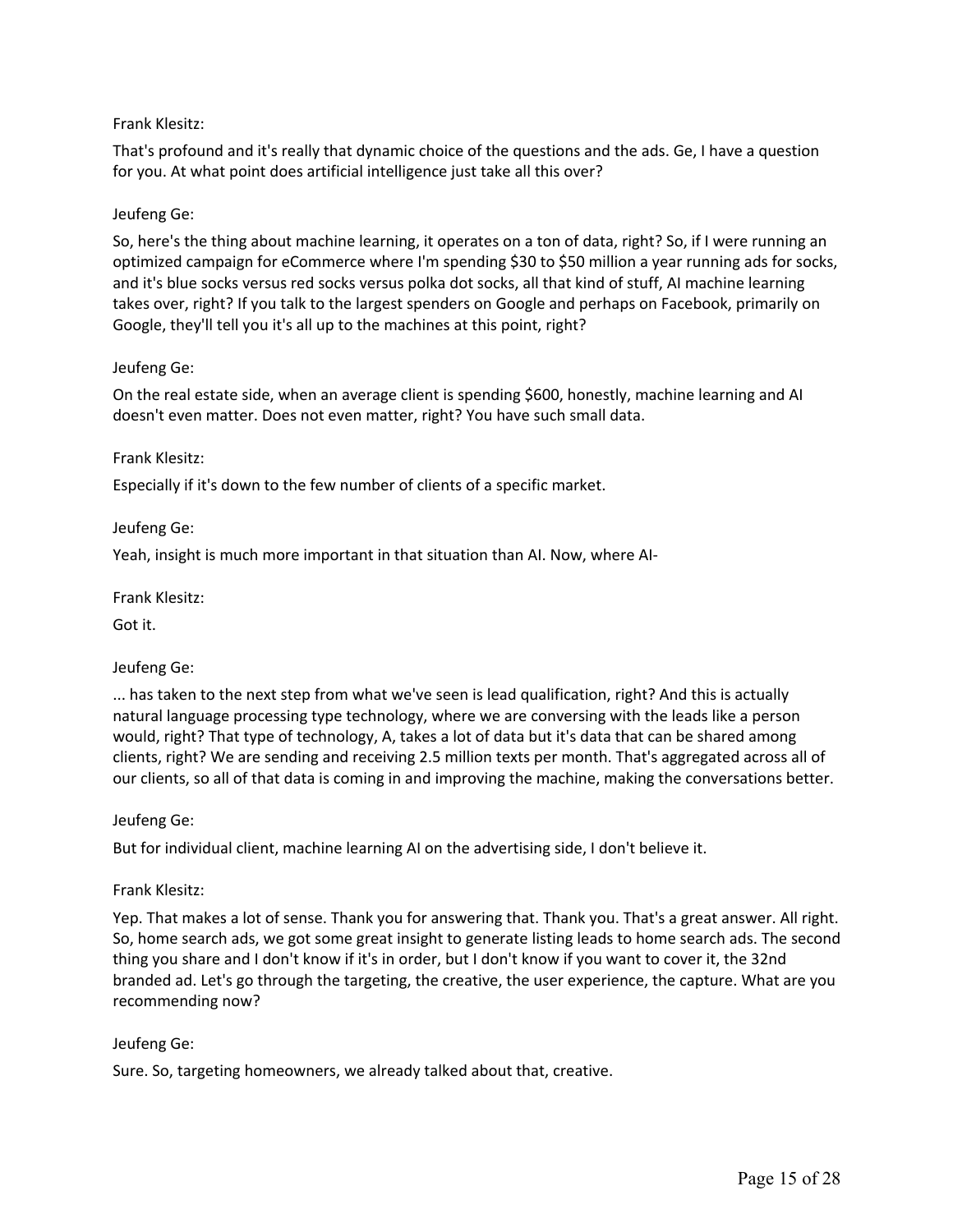## Frank Klesitz:

Yep, we talked about that.

# Jeufeng Ge:

So, this is very important. So, people talk about video in this industry a ton. But the difference between social-ready video and the videos that most agents shoot which are vlog YouTube length videos are very different. You can go and shoot a really compelling five-minute, 10-minute, 20-minute video that you're sending out on email or YouTube and all that kind of stuff. That is fantastic, right? But if you run it as an ad, it will fail. And the reason it will fail is because it's too long.

# Jeufeng Ge:

And most mediums on Facebook and Instagram, by the way, if you run a video ad, the majority of your impressions are going to be on Instagram, right? They're looking for a 15 to 32nd video because you can imagine a consumer if you're on Instagram or Facebook video. You're watching a video, something splices in, you're required to watch that video at that point, right? You are not choosing to watch this commercial.

# Jeufeng Ge:

So, if you have a really long commercial, by the time it hits 30 seconds, they're going to click the skip button. They're going to move on to the next thing, right? So, if it takes you 30 seconds to do an intro because you're using a five-minute video and try to compress into a Facebook advertisement, it's just not going to work. No one's even going to watch your video, right? And so, what you want to do from a starting perspective is to translate your video into an, ideally, Facebook even wants you to do a 15 second spot.

## Jeufeng Ge:

We think that's a little too extreme, a 32nd spot, right? And so, typically, the type of videos that we've seen the best in this situation is less of a talk video, a vlog video where you're talking to the audience and you're explaining stuff on a whiteboard. It's typically taking B-roll of you talking, you interacting with the team, all that kind stuff, and then overloading text messages on there, right? So, imagine a video that has you in the background doing all this exciting stuff or whatever it takes and it says flashing up top team in Santa Monica, 300 plus transactions.

## Jeufeng Ge:

We've helped 480 families find homes. Click here and get an instant value on your property or click here and find out how you can get an instant offer on this property, right? You can explain your narrative and your key value proposition in 30 seconds. You can. You can't do a talk style. You can do it in the style I just mentioned to you, right? And if you take that 32nd spot, as Chris just said, it's very comparable or more comparable to a TV spot or a radio spot that you can play everywhere. And you can play with a lot of different versions, right?

## Jeufeng Ge:

Facebook and Instagram has a ton of tools that allows you... and same with YouTube, that allows you to play five different videos that you edit slightly differently and run them against each other, right? So, that would be the first layer from a creative perspective. Now, with video marketing, there are sublayers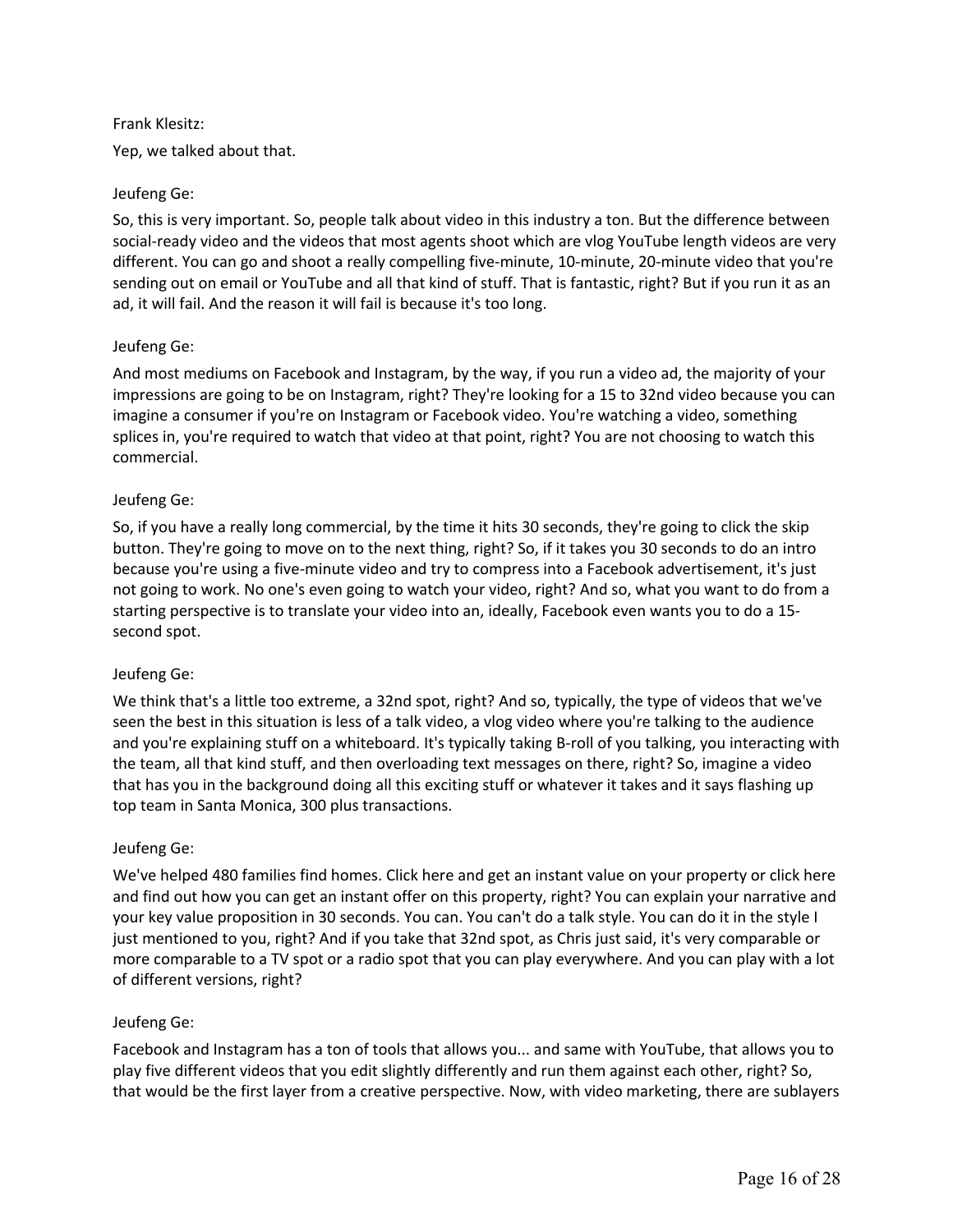to the creative part and this is where audiences matter, right? And this is another power of digital that you don't get in offline, which is the ability to remarket to your audience, right?

#### Jeufeng Ge:

So, what is remarketing? It's basically getting back in front of people you've already gotten in front of before, right? And so, with a 32nd video slot, think of it this way, you get 10,000 people to see this video. Ten percent of them will view the video for over 10 seconds, so they have a recognition of your brand. You're less than a 1,000 people, right? Rather than running another same ad to 10,000 people, you can actually on Facebook create an audience of people who have viewed your video for 10 seconds and then run a subsequent video, right?

#### Jeufeng Ge:

And that video will have an even tighter story and present potentially a different offer, right? Or it might be a client testimonial or it might be different types of video assets that you think is going to take the people downstream. If you go layer by layer deep, by the time you get to say the third layer, that's when you can play a talk video, a vlog style video for three or five minutes. And it actually expect the consumer to watch that video because they've already built trust with you by coming down your funnel, right?

#### Jeufeng Ge:

So, on the creative side, it's not just about getting that first video nailed. If you're going to do sophisticated video, you've got to create the custom audiences and remark it layer by layer to the people who need your content.

Frank Klesitz:

Chris, did you get all that goodness?

Chris Watters:

For anybody listening to this, it's just slightly overwhelming.

Frank Klesitz:

That was good, man.

Jeufeng Ge: It's a lot. It's a lot.

Frank Klesitz: No, I got it. I got it. Ge, that was insightful.

## Jeufeng Ge:

It sounds daunting but it's really not. You're talking about three videos that you've shot and edited, right? You set up the custom audience in Facebook. You can read a guide. Just type in video remarketing audiences into Google, you'll find an article. You can set it up at 15 minutes and then it just runs perpetually, right? So, you're two hours in on effort, you're done. You just let this campaign run.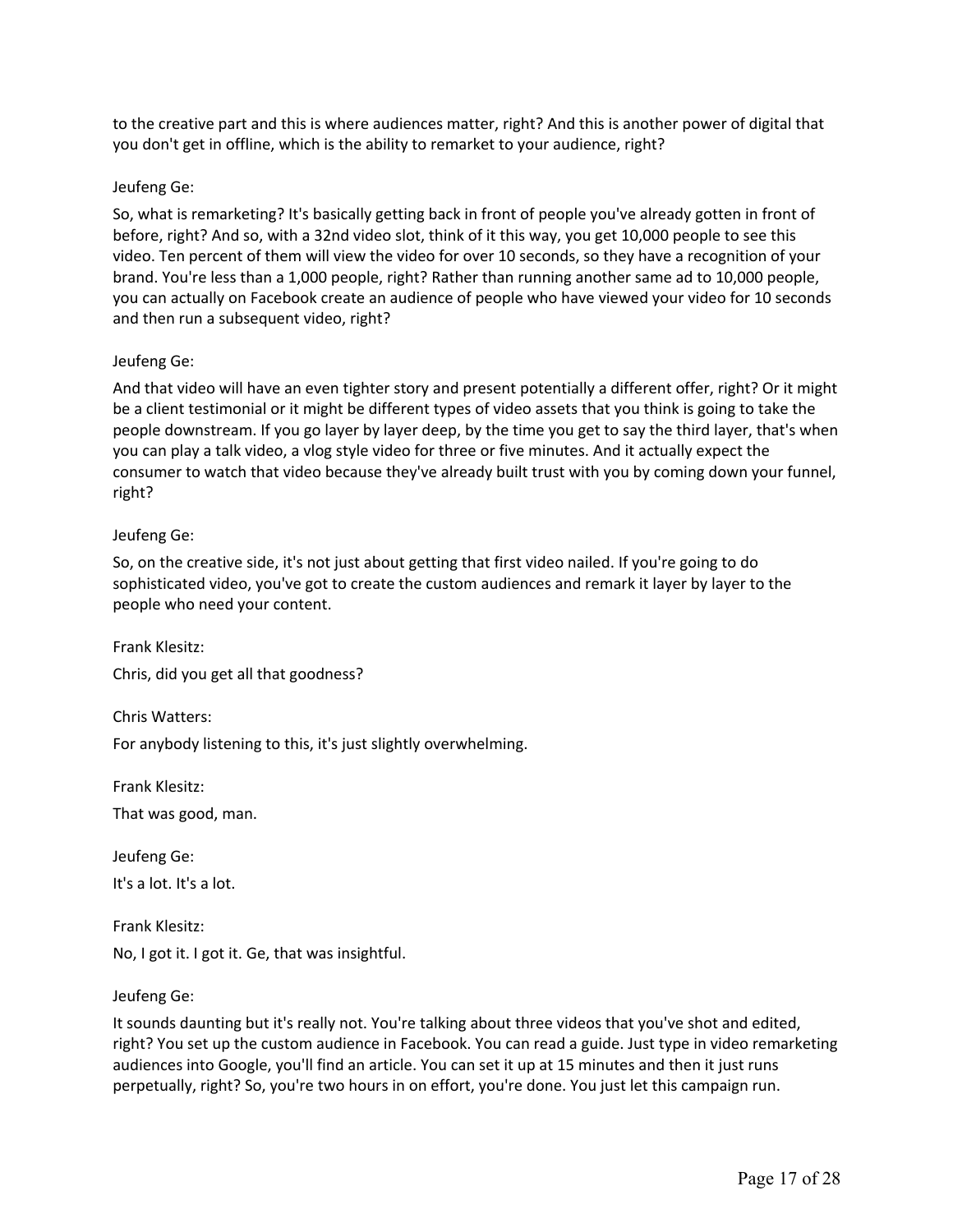# Frank Klesitz:

So, you have three campaigns, one is running to the unwashed masses. The second one is running to everyone who watched, let's say, the first 10 minutes of the video. And the third campaign is everyone who watch the first 10% of the video or 10 seconds. And the third one is remarketing all people in the first... that remarketing audience with a more deeply engaged case study or something like that.

## Jeufeng Ge:

Yes, yep.

# Chris Watters:

One of the things that I love that you mentioned, Ge, is about the Facebook branching ads and profile building so, for example, having a series of lead forms to collect more information about the consumer. Because if they go down that rabbit hole, they're going to have a higher intent to potentially sell versus your typical platform website like BoomTown, Sierra, Commissions Inc., where they're just sucking out name, number and email.

# Chris Watters:

And I probably speak for most people listening to this right now, it sucks working those leads coming in from BoomTown, Sierra, the list goes on and on because the consumer intent is so low. They're just submitting their information so they can see some more damn photos. But 98% of them aren't going to sell and the 2% that are going to sell are a year out or two years out. I mean, it's obviously a good exercise in building your database and opportunities to have more people to push your messaging to.

## Chris Watters:

But if you're a sales person, there's this balance between being efficient with your time and effective. And as a sales agent, it's very difficult to have a business and do well when you have to get a 100 leads to close one or two deals, especially if you're in a market where your average sales price is lower and your commission check is six, seven grand. You know what I'm saying?

## Jeufeng Ge:

Yeah, absolutely. Chris, you made a really good point. And because of how much offline you do, I think this is very intuitive to you but not intuitive to most of the clients I talked to, which is that there is an inverse ratio between lead cost and lead quality, right? For the video ads that I've seen run, and we spent tens of thousands of dollars on this type of advertising, our average cost per lead is 125 to 150 bucks.

## Jeufeng Ge:

When I say that to an average agent, they're like, "Oh, my God, are you kidding me? I'm expecting a lead for \$5 or \$7. I'm not going to pay for \$150 lead." But those leads convert at 5% to 10% sooner than later. If you're going to run the type of ads I'm telling you about on the video side, don't look for the instant gratification of like, I got 10 leads and they cost me 50 bucks. You're going to have to be in the long haul. And those leads are going to be expensive but the close rates are going to be high.

## Chris Watters: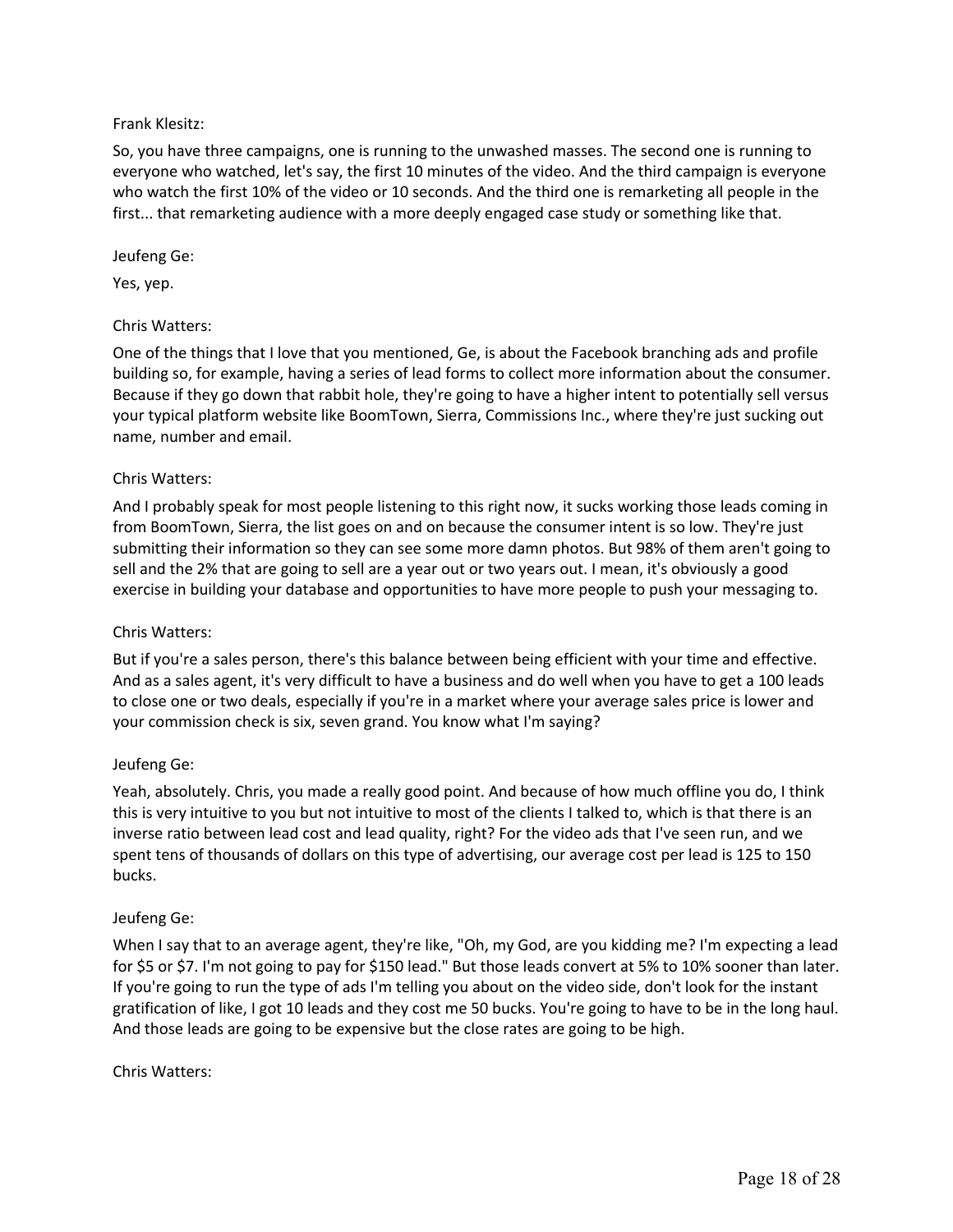It's got to be frustrating on your end, Ge, because so many agents get so caught up in how many leads they have and not how many leads are converting into actual appointments, especially when you first sign up for a platform. I mean, that's got to be very frustrating on your end I would imagine.

#### Jeufeng Ge:

It's frustrating when the expectation is instant gratification, where it's like, "Oh, I'm going to generate a 100 leads in month one, and I better get three closings from that." Not going to happen, right? I get very frustrated when I talk to clients about that. If you have a long view, first off, minimum 90 days, right? Three to six months before you can have any sense of lead quality but I think it really varies on budget, right? For our clients that have \$300 to spend, I'm like, "Facebook all day. Don't try Google."

#### Jeufeng Ge:

"Don't try all this fancy stuff. Facebook all day." If you have \$600 to \$1,200 to spend, I'd say, "Okay, try PPC. That's enough for you to get a decent chunk of PPC." For the video strategy I just talked about, Chris, I mean, I think minimum, you're spending five grand a month on media before you know if it's going to work or not. So, it just depends on what your appetite is and your budget is relative to these strategies.

#### Jeufeng Ge:

If I were talking to an agent with 600 bucks, \$150 leads, first off, it's going to take you three months just to optimize that down to 150 bucks per lead but you're only getting four opportunities, right? What if you close one out of 10? You might be three months in and still have no idea if it's going to work or not. You just don't have the scale to execute on these strategies.

#### Chris Watters:

I want to ask you, Frank, and you, Ge, a marketing. So, this is incredible related question. There's some billion-dollar companies out there spending insane amounts of money on Facebook ads, one of them being Opendoor, Offerpad, Zillow Offers. And by the way, I don't know if... you could probably go into detail, Ge or Frank, on how you can do this. But you can go online into Facebook and you can actually look at all the ads these companies are running by clicking on the page... it says like page transparency or something and it'll show you all the ads that companies are running.

#### Chris Watters:

So, anyways, so right now, as I'm talking to you guys, I'm looking at the ads that Opendoor is currently running. I'm looking at the picture, I'm looking at the content. And most of the ads, and most real estate agents listening to this, they know this already, a lot of the ads say find out today what we would pay for your home or getting into an offer today, right? That is going to generate a really high volume number of leads. And the conversion cycle on that is really, really long.

#### Chris Watters:

And when you look at the bottom of the funnel, that percentage of people that drop out at the bottom that Opendoor actually ends up buying their home, it's, I mean, a tiny, tiny fraction, very similar to what we're talking about with what agent's experience when it comes to buy a 100 leads and maybe you'll close one or two. So, it doesn't seem very effective for solo agents to do it but yet, it seems like this is where these billion-dollar companies are spending all their money.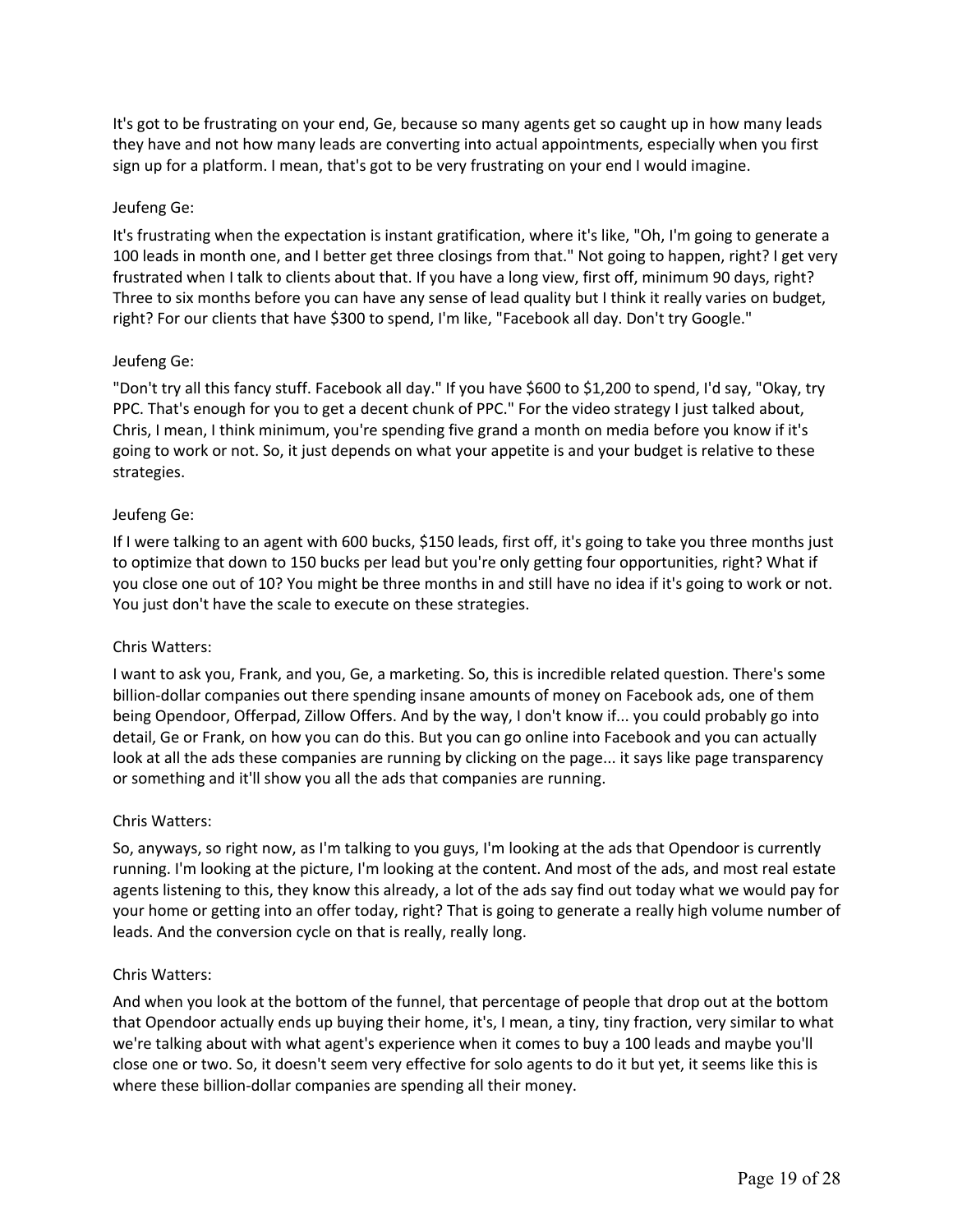# Chris Watters:

How are they making it work, number one? And two, I mean, I just think from a brand perspective, millions of people are getting served a potential offer on their home and it would be so easy for the consumer to be like, "Man, WTF, this is a low offer," and it negatively impact the brand. I mean, Frank, you and Ge, what are your thoughts on that just in terms of from a brand equity building perspective or maybe it's downgrading their brand? And then, why would they be generating so many low quality leads? What are your thoughts on that?

# Jeufeng Ge:

Yeah. I think first off for Opendoor, Offerpad, all these guys, they're doing a cross-platform strategy here exactly like you said, Chris, about your own media spend. They're spending a certain amount of money on TV, radio, et cetera. And digital is a part of that and it's part of their brand building budget. The theory of cross-platform marketing is that you're getting in front of the consumer in multiple different ways.

# Jeufeng Ge:

And so, your aggregate conversion rate increases because the person that saw your Facebook ad already saw your YouTube ad, already saw your TV ad so they have a higher propensity to click on that particular ad versus other channels alone, right? So, a lot of these companies may very well look at their digital advertising as a loss leader to support other stuff, right? So, I think there's other reasons that they're marketing on Facebook and YouTube or these channels at scale.

# Jeufeng Ge:

The other thing is, when you're marketing at scale, it's much cheaper. So, if I were to market to 100,000 people versus 20 million, it might be an order magnitude of 5x, how much I have to pay a premium on that 100,000 just because I'm getting so targeted, right? And so, for an Opendoor or Offerpad that is just trying to reach as many people as they can to build their brand, their advertising is probably cheaper than your advertising if you're doing it right, right?

# Jeufeng Ge:

So, if you're to try to compare what Offerpad and these guys are doing, Opendoor, Zillow, Realtor.com, I think it's hard for... it's not a strategy that will work for the average agent. Now, again, for a Chris or another market dominator, that strategy may work because you're only advertising your local market, right? So, you can spend whatever media you want to spend but it's so local. Whereas Opendoor is in 50 different markets, they've got their media spread across all of those markets, right?

## Jeufeng Ge:

So, there are market dominator strategies for all of this. Chris can talk more about it. For the agent, I believe your advantage is in the tightness of your offer. It's really the four things we just talked about and that the value proposition you bring to the table that is different. So, as an example, and by the way, what Chris was talking about seeing the advertisement, if you go to Facebook ad library, just type that into Google, it will bring up a website that Facebook set up.

## Jeufeng Ge: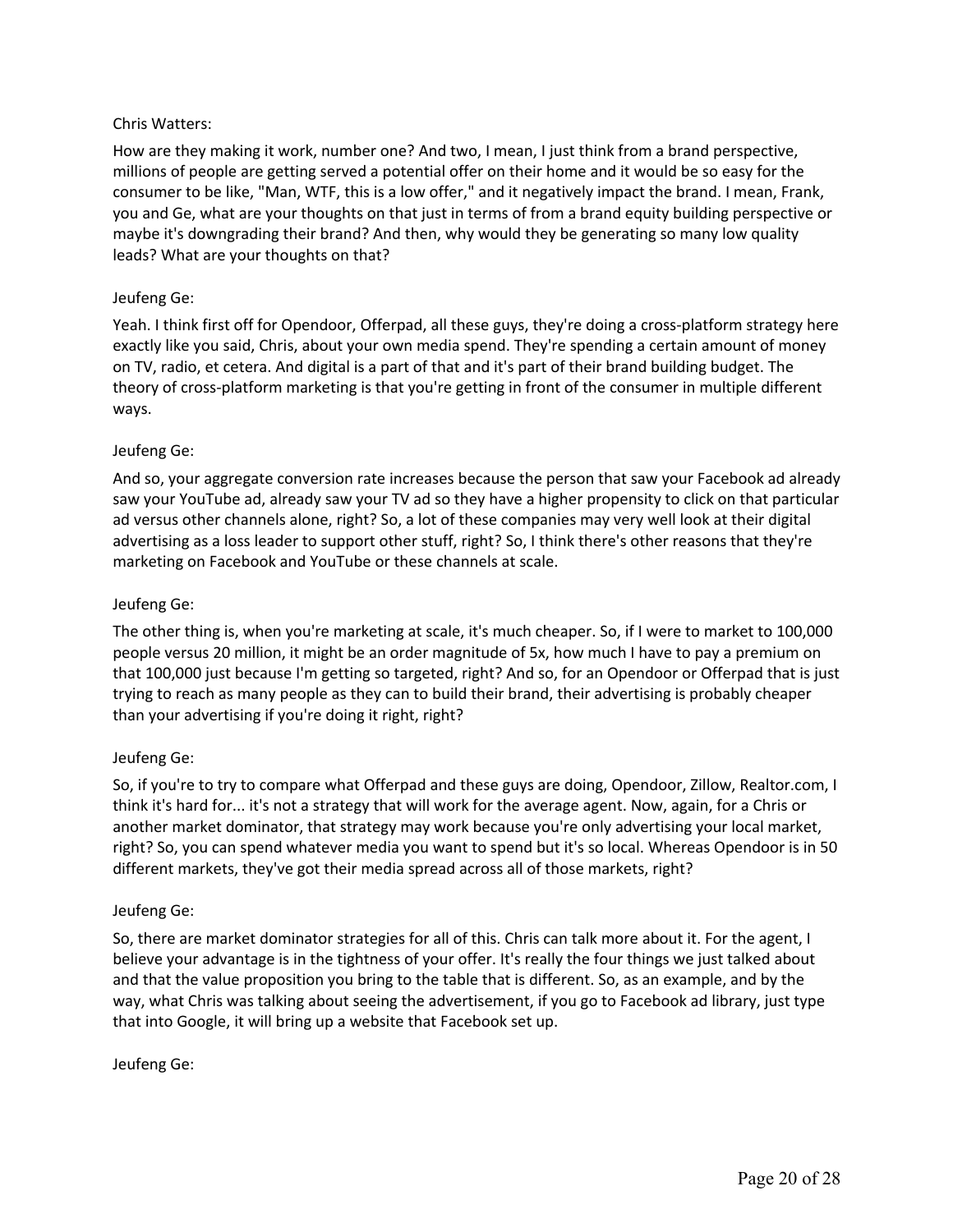This is essentially a government mandated site, right? You can type in any brand like Opendoor and see every single ad they've ever run, right?

Frank Klesitz:

It's like a marketer's dream.

## Jeufeng Ge:

You can type in any brand, you can see all that kind of stuff, right? But if you're looking at their ads, you'll see they're all generic in nature. They're saying, "Hey, I can get into offer on the home," whatever it is. They're not marketing a particular listing. They are not marketing your particular brand with your offer on it, right? So, the more specific you can bring an asset into this relationship, the better it's going to be.

#### Jeufeng Ge:

And of course, on the targeting side, instead of broadly targeting, hopefully, you're targeting homeowners, all that kind of stuff and then lead capture user experience, all that matters. So, what we have done, and I'll tell you this, we've tried this, is we've gone for clients and just basically took the same ad that Opendoor is running. Change the colors, change the branding but essentially run the same ad for clients in their local market against their own advertising. And their advertising works better.

#### Jeufeng Ge:

So, I just think generic advertising, unless you're doing brand building, is not as effective as something that is hyper-targeted and that is creative, that is differentiated in terms of the offer you're making.

#### Chris Watters:

So, what about to the point of when you, okay, follow through, you click on the Facebook ad and you go and find out what your home is worth or excuse me, what they'll pay? Most consumers, 99% of them are not following through with the Opendoor offer and that offer might be low or whatever. And it could be, I mean, indirectly burning all this money they're spending to build their brand up. Would you agree or disagree with that?

#### Jeufeng Ge:

Yeah. Well, I would agree with that. I will say that-

#### Frank Klesitz:

These are very hypothetical questions, Chris.

#### Jeufeng Ge:

... I suspect you're privy to a lot of these conversations that these giant companies understand there is a lot of waste and they're starting to monetize those leads with agents through referrals, right? So, they're making their funnels tighter as we speak by monetizing more of that funnel and bringing ancillary services into the picture, right? What I say, again, taking it back to the average agent, exactly like you said, the conversion rate off of leads is typically very low and so that's where remarketing takes over, right?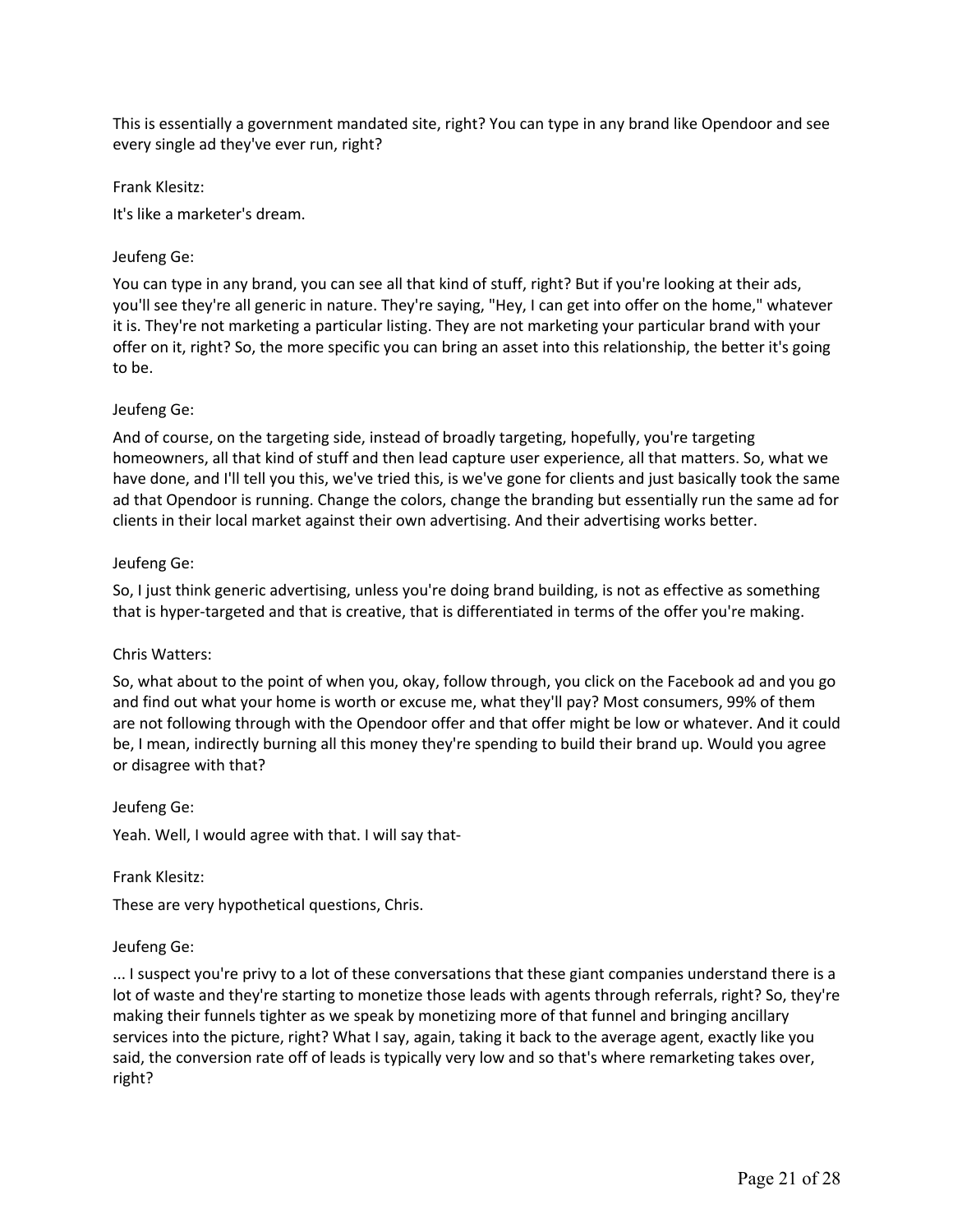You get a 1,000 people to come to your site. They all clicked an offer that said find out what your home is worth or I have an instant offer for you. Ten percent of those people complete your registration form and give you their contact information, 90% don't. Well, guess what, you have a Facebook pixel on there, you have a Google pixel on there. You can follow them around with the web with a secondary offer, right?

## Jeufeng Ge:

So, it's all about making your funnel more efficient. Bigger companies do that by monetizing leads differently. For the average agent, I would say it's getting in front of those people into a remarketing.

## Chris Watters:

What do you guys think about from a call to action perspective? What could an agent or team or brokerage use to compete with the instant offer call to action Opendoor or Offerpad, Zillow Offers are using?

## Frank Klesitz:

The only one that I've played with, which is hard, is sell your home for above asking price where it's nothing but case studies of homes that sold above the asking price, and that's what you did.

Jeufeng Ge:

That's a really good one.

## Frank Klesitz:

That's why I'm saying it's like let me think about it, Ge. I don't want to play this game of instant offer/iBuyers. I'm going to be the full service agent. And what do they want besides quick, easy and painless? I want the most money. I'm going to double down on the most money. So, I will sell your home at your price. I'll sell your home for whatever price you want, or I'll sell your home for above asking price and all it is, is a case study is listed for this, sold for 10%, more listed for this, sold for more.

#### Frank Klesitz:

Don't take these other options. Call me if you want the most money. Click here.

#### Chris Watters:

There's a book written by a guy named Donald Miller called Building a StoryBrand, I believe that's the title.

Frank Klesitz: StoryBrand?

#### Chris Watters:

Yeah. And so, I mean, I read this book, I don't know, two years ago when it came out. So, I feel like what he would say is go in the complete opposite direction of what the iBuyer is doing. Tell the story and algorithm cannot walk in your home and tell you to the dollar what your home is worth and what the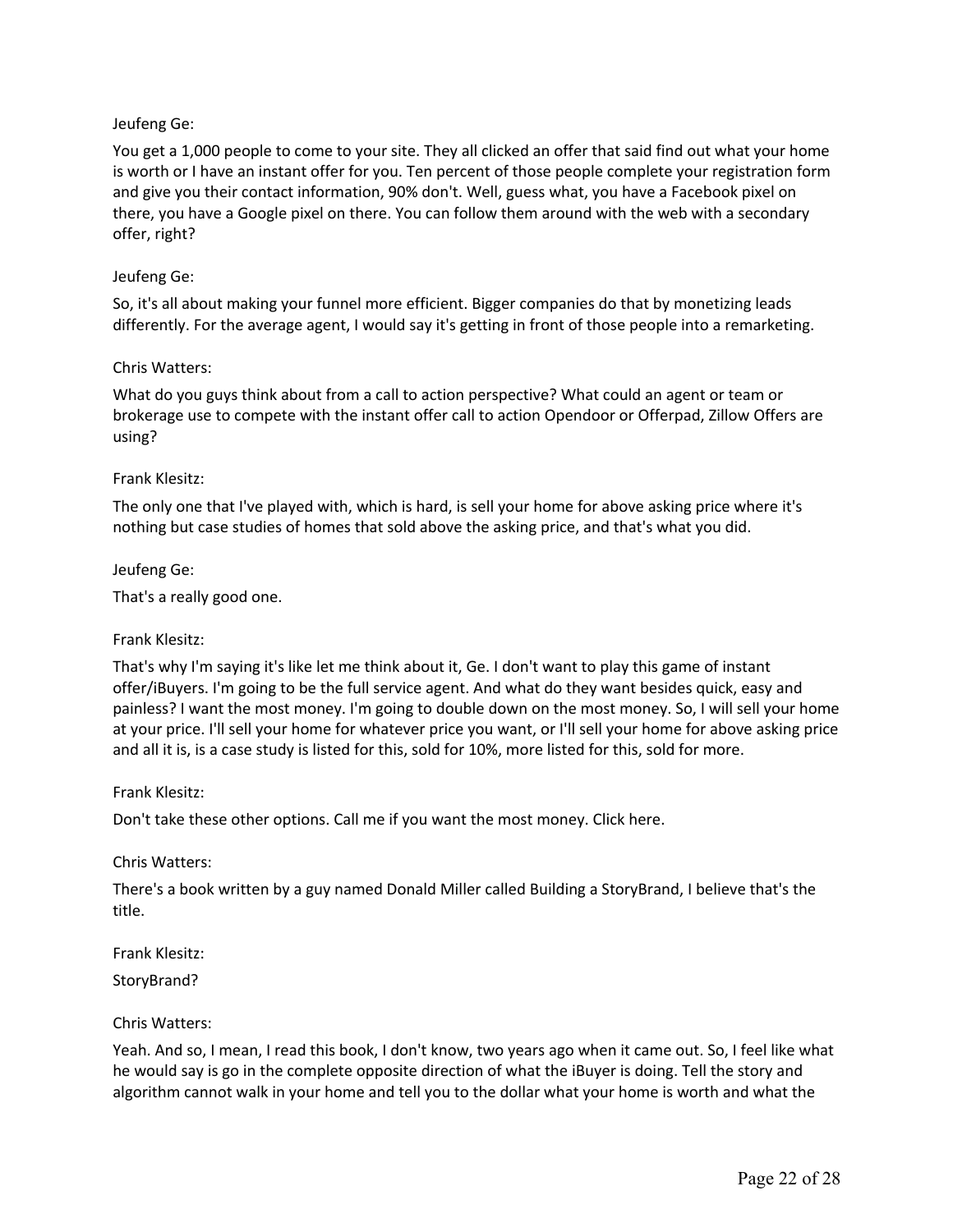maximum amount of dollars you can squeeze out of it. An online algorithm will not tell you what the peak, peak price is for your home. And Wall Street investors are not here to help you get the best outcome. Wouldn't you agree?

#### Frank Klesitz:

Well, that book talks about you make the customer the hero of the story and it's all case studies. Ge, let me ask you this, do you have clients that are really good at telling the stories of how they helped homeowners or is that just not really hard for anyone to do?

#### Jeufeng Ge:

I have seen that done on email and especially video post-registration and a remarketing. I have not seen it done really well on acquisition. I will admit I'm an analytical marketer so that level of storytelling, I think, Frank, is what you do really well. And so, we might even collaborate on some stuff, I'd love to do it. I haven't seen anyone translate this into direct response advertising really well but I've talked to a lot of clients who just treat iBuyers at this point as another selling opportunity, right?

#### Jeufeng Ge:

They're going into a listing and they're saying, "Hey, we can list your home. We have a menu of options. We can do instant offers, all this kind of stuff, but it's all about maximizing what you want. Still going to pay me my two and a half percent commission, but I'm going to drive you to all these different options," so it's about choice. I think there's a kernel in there of really good digital marketing campaign. I just haven't created it and I haven't seen it out there yet.

#### Frank Klesitz:

Either have I, either have I, so I think we're just thinking the hypotheticals. But if you were to go down that path, and I've talked to a few agents, they're like, "Dude, I'm not doing. I just want to focus on my niche is who wants the most money full market value?" If not, over your asking price and it's nothing more than a 32nd hard hitting the video of like listed for this, sold for this. Listed for this, sold for this. Listed for this, sold for this.

#### Frank Klesitz:

This is what we do. If you want the most money, click here for consultation bucket. I hope you understand all of your options, but we specialize in of those options for the most money. So, maybe the audience could take something from that, which really does. If you're going to go down that path, you have to step up your storytelling game, right, Ge?

#### Jeufeng Ge:

A 100%. And again, this is where don't try to tell the entire story in five minutes and run that as a video, right? Create it. Create and turn into a 32nd video, then a minute video, then a four-minute video and sequence it properly. This is something that you can do on social and on Google that you can't do.

#### Frank Klesitz:

I love that stalking the three campaigns inside the ad account. I never heard that before. That's an interesting way of thinking about that. That's cool, man. What would you recommend? Is there software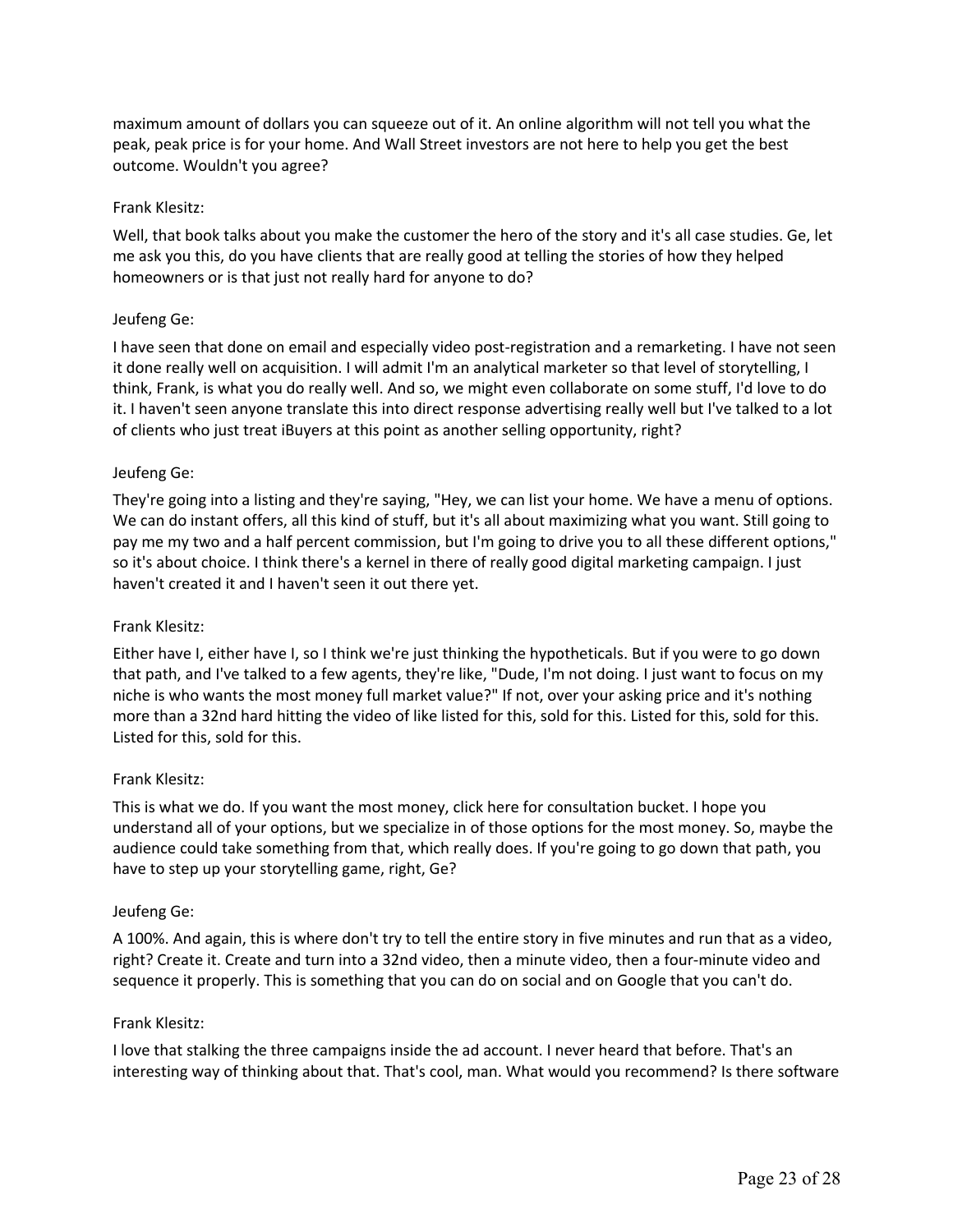you would recommend that's easy to use for anyone listening to create their video ads like the little Broll videos? Come on, there has to be something out there that you like.

#### Jeufeng Ge:

Yeah. Oh, God, you know what, this is a better question for my video expert, [Kiwi 01:00:47] on my team. We do it all in-house programmatically. I would say I don't know about the video piece if this is connected. But for the average agent, if you want to do this remarketing craziness, and I actually think they do have a video platform, there's a tool called AdEspresso. So, ad, A-D and coffee, espresso. They are the leaders in SMB, small business marketing.

#### Jeufeng Ge:

It requires work, right? It's not automated. It's not managed for you but you can pretty much do everything that you want inside Facebook through an easy dialog as long as you're willing to learn it. And so, that might be the best video ad platform because look, creating the video, that's one thing, right? A lot of people can create a video. It's then formatting it into a square format, then a horizontal format, then a vertical format so that it looks different for stories.

#### Frank Klesitz:

Yeah, making all the crops, platform specific.

Jeufeng Ge:

That's right.

Frank Klesitz:

And then, having it so even if the audio is not, you can still be accepted.

Jeufeng Ge:

Yeah, a 100%.

Frank Klesitz:

Cool. Although we can sit here and be with you all day, man, I mean, we're all cut from the same cloth, all three of us. And this podcast go on forever, but let's recap the audience. You want seller leads? Run really good trade up buyer ads of your listings to homeowners, right, Ge?

Jeufeng Ge:

Yup, yeah.

Frank Klesitz:

And then, second, maybe play around with a 32nd branded video that cuts to nice really B-roll of everything you do. That just has words on the screen with some music, maybe a voiceover of how you just crush it for people helping them get their home sold probably back to maybe a free home value report, instant offer or just a consultation, right?

Jeufeng Ge: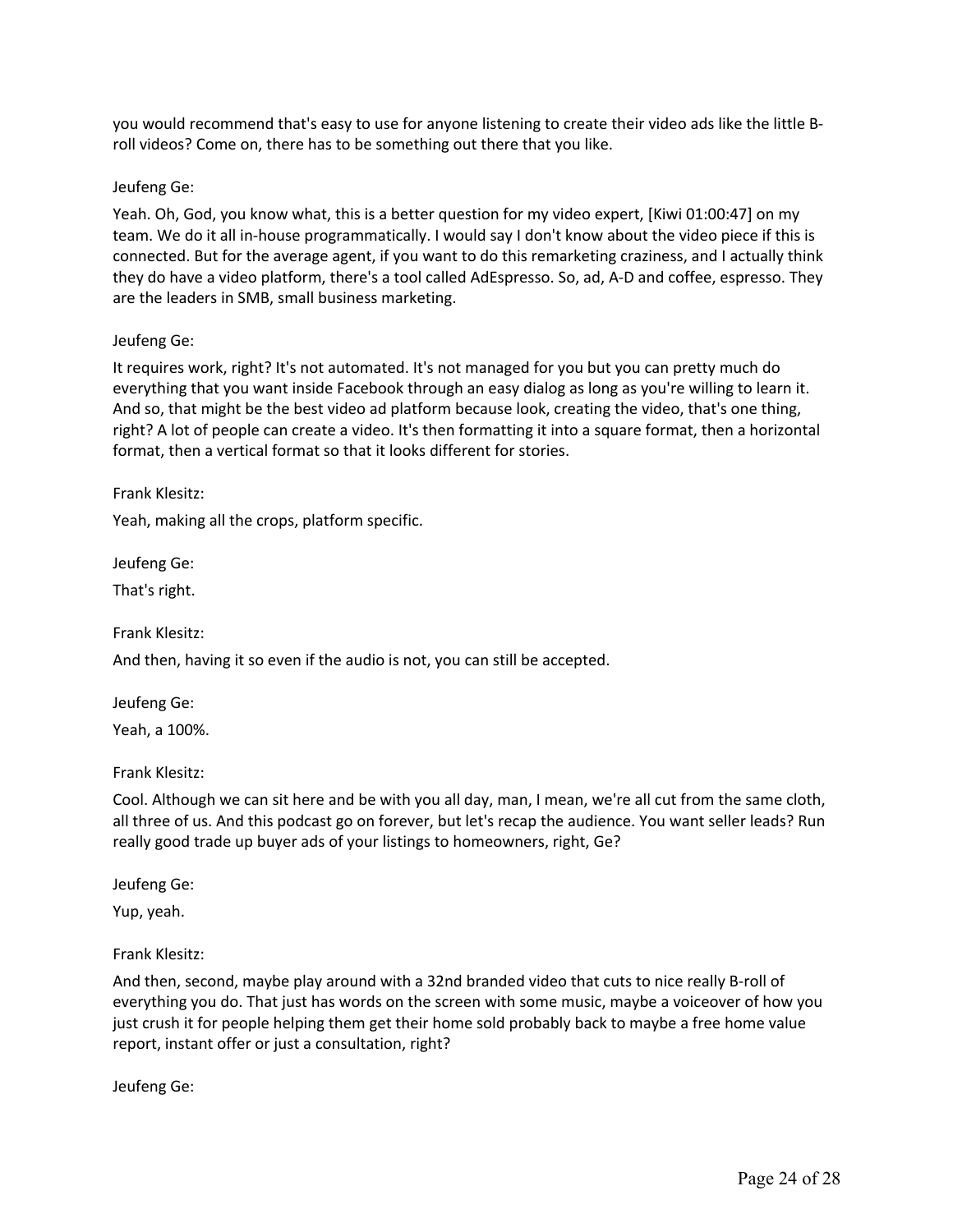# Yep.

# Frank Klesitz:

Cool. Real quick, and we're not going to go deep on it. We'll spend five minutes and we'll wrap up. What's the third best way for someone to get listings online?

# Jeufeng Ge:

Sure. That would be through Google PBC. And you would target keywords like I want to sell my home fast. What's the value of my home? What's my home worth, right? It's probably only 50 root keywords that you're looking for. And you can use a lot of Google tools, a lot of Google trends, reports, just Google it to figure out those particular keywords. Most people can set up a seller campaign pretty easily. There's two challenges with it.

# Jeufeng Ge:

The first is that the set of keywords is not magic, right? On the buyer side generating home search leads, we have campaigns that had 750,000 million keywords.

## Frank Klesitz:

Yeah, they're specific like a condo on this beach that has a pool.

# Jeufeng Ge:

Exactly. Seller is not like that. Our seller campaign may only have 500 keywords, right? So, you're going to be targeting the same exact keywords that everyone else that has your idea is going to be targeting. And your cost per click is going to be like \$5 to \$10, right? A buyer cost per click is 50 cents. So, if you're targeting the same exact people, then at that point, your ad, your creative and your user experience have to be really, really tight, has to be differentiating, right?

## Jeufeng Ge:

On the seller side, what we do is we inject actual market data into the advertisement. Google actually allows you to dynamically update your ads using their API. You have to find a platform for it. So, I can insert variables like 48 homes just sold in your area. Click here to see the value of your home. Average price point, list price points have increased by \$6,000 in the last 30 days. Click here to see this home, right?

## Jeufeng Ge:

So, you can make your ad very different and you could do that manually, by the way, right? Thirty days data is not difficult. So, you can make your ad very different by injecting dynamic elements or elements that are expertise driven, so it stands out versus the Opendoor. The second thing, this is what is more important, is your landing page experience. Nine out of 10 landing pages in the industry are just BS, right? They're bait and switches.

## Jeufeng Ge:

They say, "Fill out this form where you get this free estimate value for your home." And you fill out this long form, you press complete, and someone says, "Hey, we'll get back in touch. I'll call you."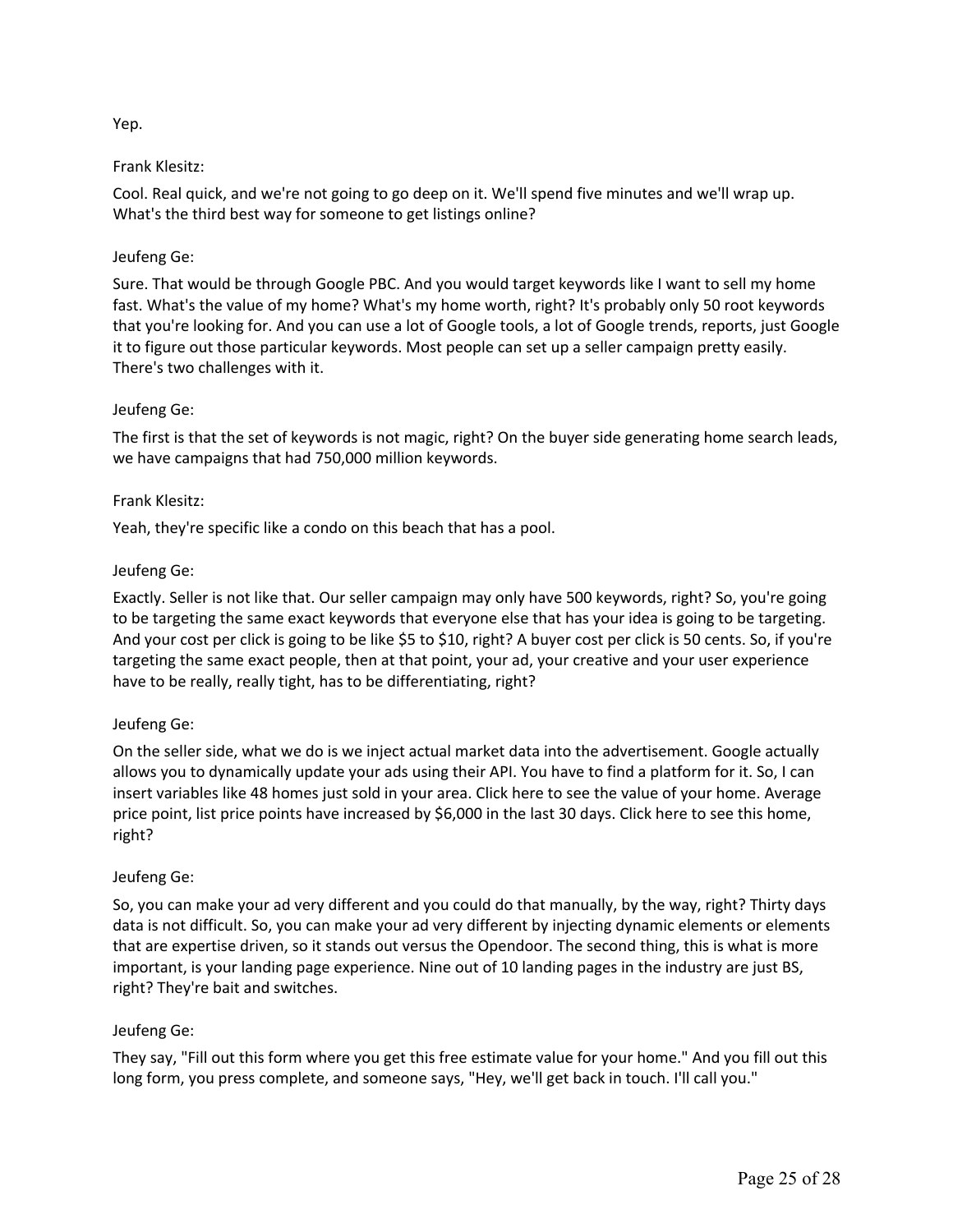## Frank Klesitz:

I'll call you. Thanks for the lead.

# Jeufeng Ge:

And the consumer is like, "What are you doing Instagramification on the web? I thought you're going to give me value." Or they give a shitty estimates value, right? So, we actually scoured the web, all the different vendors out there because we think this is something that you have to really focus on. And we partnered exclusively with a platform called Homebot. I don't know if you guys know Homebot.

# Jeufeng Ge:

But what Homebot does is when you get an address for the property, it not only knows what your home is worth, but it also knows your loan data for the mortgage, right? So, they can run analysis scenarios to tell you here's your net worth for the property. Here's how much of a new home you could buy based on the equity of your home. Here's how much your rates can change and how much you can save by doing a refi.

## Jeufeng Ge:

So, it has 15 to 20 data points that are always changing that gives a full homeowner a profile of their most important asset, right? So, when consumers register on our seller experience, boom, we automatically get them into a homebuyer report and we advertise that at the beginning of the funnel. Show them examples of what they're going to receive, right? There's other products just like Homebot out there.

## Jeufeng Ge:

But what my advice is, with pure seller PPC lead generation is don't do the bait and switch. It's what everyone else does. Stand out by actually giving the consumer something of value.

## Frank Klesitz:

And on the landing page, show them the screenshots of what they're going to get to prove it before they opt in.

Jeufeng Ge:

That's right.

Frank Klesitz:

My man, Ge, thank you for your time. Chris, you asked me to find someone that knows what they're doing with online ads. I think we delivered on that today.

Chris Watters: I think we did.

Jeufeng Ge: Appreciate it. Appreciate it.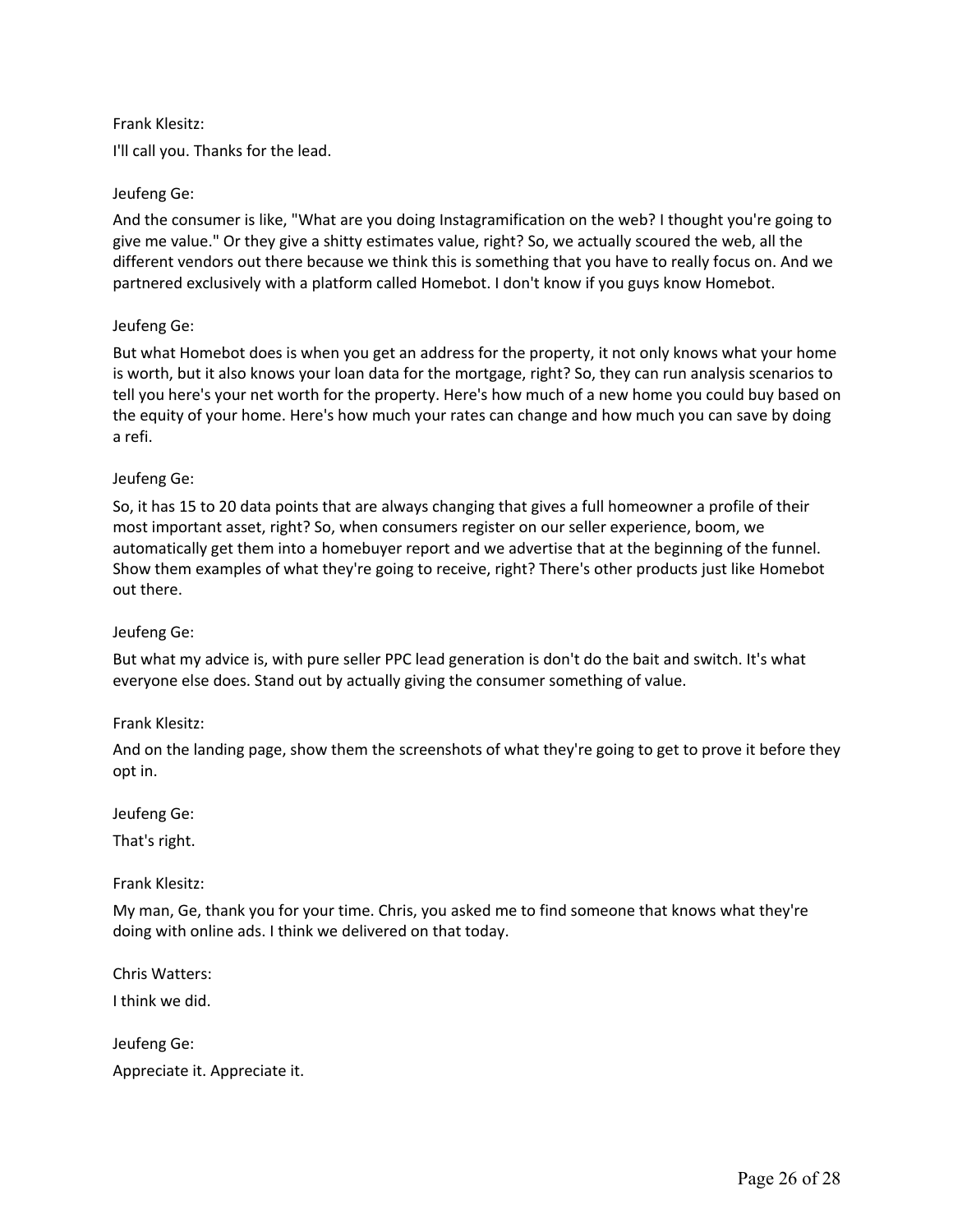# Chris Watters:

Hey, Ge, I have a question unrelated to Ylopo. When you survey the technology landscape in the real estate industry, if you were to just brag on somebody else in the industry, who do you feel like is doing something game changing, essentially, to help agents grow their business? Is there anybody you really like? Somebody we should go look at?

# Jeufeng Ge:

So many and it just depends on the category of product that you want to pick. I am personally really focused on analytics and predictive analytics right now. I'll put it this way, there's so much gold in our clients' databases, in your database that are just laying fallow out there. And there's two ways to approach that problem. The first way is you analyze the data in the CRM and you find opportunities that aren't there before.

## Jeufeng Ge:

There's a startup that I've been paying a lot of attention to that I think has some really compelling stuff that's coming out called Auctm, A-U-C-T-M. I think they're only in beta and they're only for Follow Up Boss right now. But they're building out really cool dashboards for you to visualize things. It's almost like a conversion coach. [Sisou 01:08:42] is another product in this category. They actually integrate with more platforms that I find really impressive, but that's one category.

# Jeufeng Ge:

And then, the other category is predictive analytics. And what predictive analytics means is take email address and phone number and all these attributes in your CRM about a particular user. Go out there in other data sources and find data that enhances and appends to the data you have in your CRM and find out trigger points to see if these people have a higher propensity to sell or buy. So, whereas an out of a database of, say, 10,000 leads, you only get 2,000 of them looking for properties, looking for homes and you're auctioning off those 2,000 people.

## Jeufeng Ge:

There might be another two or 3,000 people in your database that you could be communicating with in the right way based on other data that you don't have access to that are out there in the universe, right? I don't have a lot of names for you just because those are typically enterprise platforms that we're working with. But those are the two categories of technology I'm paying the most attention to.

Frank Klesitz: Ge, do you check out Likely.ai?

Jeufeng Ge: Likely.ai, I've heard of that. Yeah.

Chris Watters:

And then, another one, I guess, would be like reevaluate potentially.

## Jeufeng Ge:

Reevaluate is another one for sure. Yeah, a lot of clients like it.